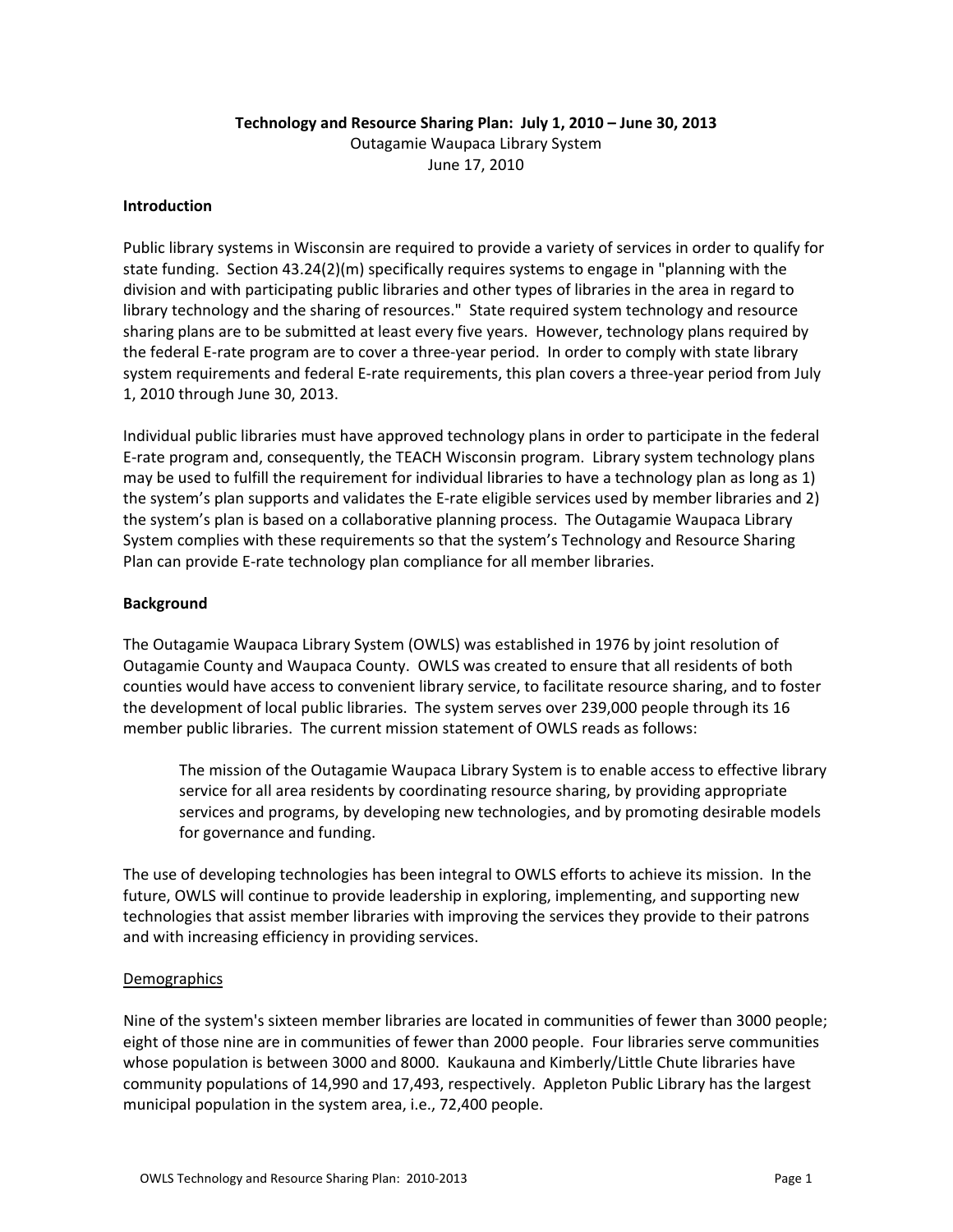While the diversity within the area's population is still relatively small in raw numbers, the system is seeing significant growth in the Hispanic community. Data from the 2000 census indicates that the Hispanic or Latino population in Wisconsin more than doubled from 1990 to 2000, and the pace of growth of the Hispanic population is faster in Wisconsin than in the U.S. as a whole. The percent of change in Outagamie County was 225%, placing it tenth among the state's counties. The percent of growth in Waupaca County was 76%, still a substantial increase. The Asian population in Outagamie County, especially in Appleton and Kaukauna, constitutes between 2% and 5% of the total population.

OWLS libraries provide a high volume of service to patrons living outside of the municipalities that operate the libraries. For example, OWLS libraries loaned nearly 1.5 million items to non‐residents in 2009. Approximately 46% of OWLS area residents live in jurisdictions without local libraries, i.e., 45% of Outagamie County residents and 60% of Waupaca County residents. The percentages of residents living outside of communities with libraries have increased in both counties in recent years. This is the result of growth in suburban towns that don't operate their own libraries.

Several libraries are located near the boundaries of the system, and more people tend to come into the system area to use libraries than to go out of the area. The geography of the system area affects the use of libraries in other ways. No library is more than 1‐1/2 hours from any other library in the system, and several are located only minutes apart. Consequently, many residents of the system area use more than one library. A significant amount of crossover (inter-municipal) borrowing takes place in the system (c. 168,000 circulations in 2009).

OWLS is one of the smaller of the seventeen systems in Wisconsin. In 2008, OWLS ranked eleventh in total population and eleventh in state aid received. More than half of the systems include more counties than OWLS. When aggregate measures from OWLS and its member libraries are compared with those of other systems, predictably, the system ranks near its population ranking (11th) on the raw data for many of the measures. Adjusting for population by using per capita comparisons, the system typically ranks higher than eleventh.

|                                  |                 | <b>Statewide</b> |                   |             |                   |
|----------------------------------|-----------------|------------------|-------------------|-------------|-------------------|
| <b>Measure</b>                   | <b>Raw Data</b> | <b>Rank</b>      | <b>Per Capita</b> | <b>Rank</b> | <b>Per Capita</b> |
| <b>Total Service Population</b>  | 239,088         | 11               |                   |             |                   |
| Square Footage of Library Space  | 203,121         | 11               | 0.85              | 12          | 0.87              |
|                                  |                 |                  |                   |             |                   |
| Annual Hours Open                | 41,855          | 13               | 0.18              | 11          | 0.19              |
| <b>Book Volumes Owned</b>        | 845,420         | 11               | 3.54              | 10          | 3.53              |
| Audio Materials (per 1,000 pop.) | 55,369          | 9                | 231.58            | 7           | 230.36            |
| Video Materials (per 1,000 pop.) | 74,812          | 9                | 312.91            | 8           | 285.51            |
| Circulation                      | 3,085,332       | 8                | 12.90             | 4           | 11.00             |
|                                  |                 |                  |                   |             |                   |
| Interlibrary Items Loaned        | 469,478         | 6                | 1.96              | 3           | 1.43              |
| Interlibrary Items Borrowed      | 436,758         | 5                | 1.93              | 3           | 1.42              |

#### **Comparison of Selected Composite Measures from 2008 Wisconsin Library Service Record**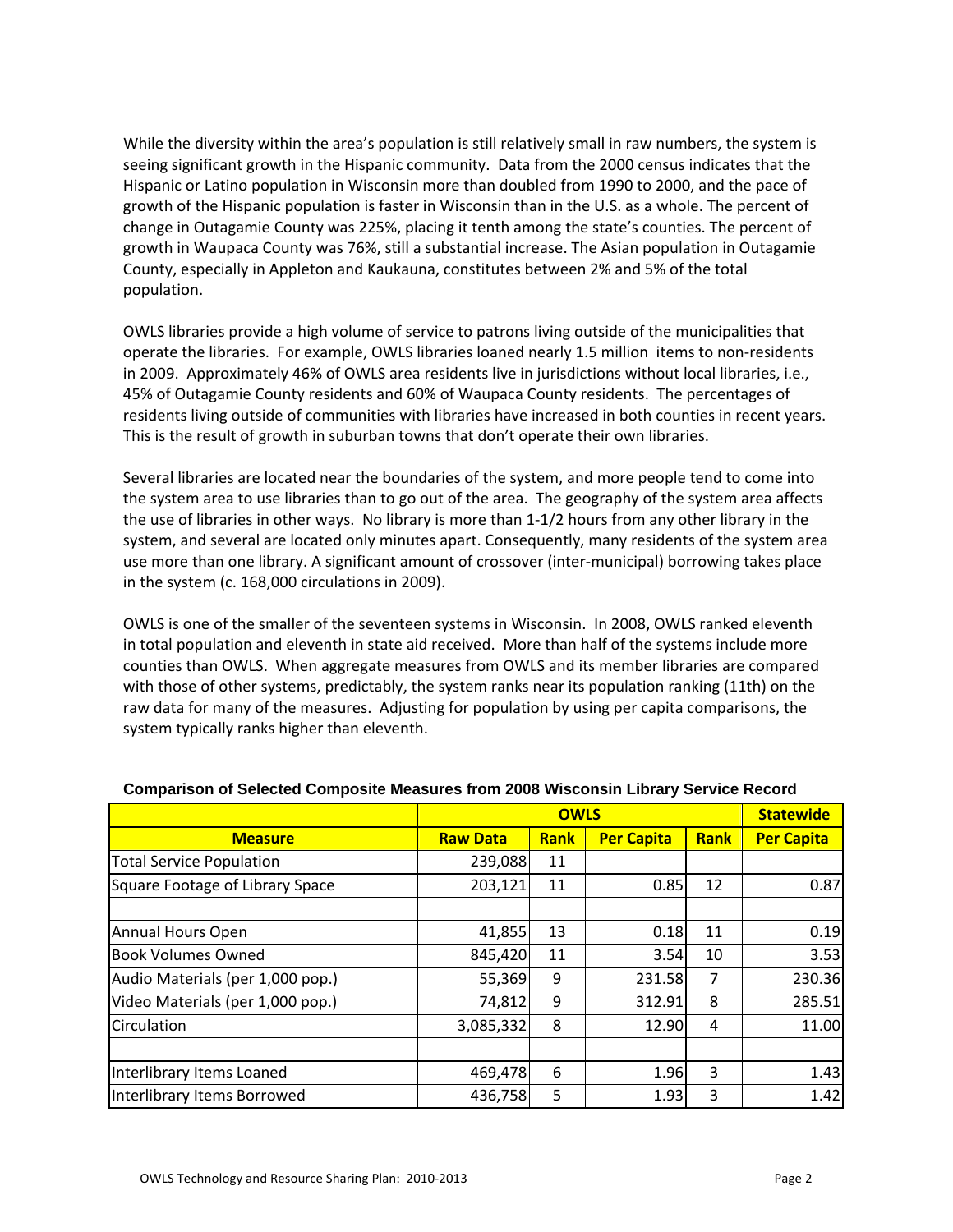|                                             |                 | <b>Statewide</b> |                   |                |                   |
|---------------------------------------------|-----------------|------------------|-------------------|----------------|-------------------|
| <b>Measure</b>                              | <b>Raw Data</b> | Rank             | <b>Per Capita</b> | Rank           | <b>Per Capita</b> |
| <b>Reference Transactions</b>               | 209,403         | 6                | 0.88              | 6              | 0.76              |
| <b>Library Visits</b>                       | 1,488,487       | 10               | 6.23              | 4              | 5.91              |
| Library Programs                            | 3,675           | 8                | 0.02              | 4              | 0.01              |
| Library Program Attendance                  | 99,331          | 8                | 0.42              | $\mathbf{1}$   | 0.32              |
| Public Use Computers (per 1,000 pop.)       | 203             | 13               | 0.85              | 16             | 1.01              |
| Public Internet PCs (per 1,000 pop.)        | 161             | 13               | 0.67              | 14             | 0.80              |
| <b>Total Non-Resident Circulation</b>       | 1,445,832       | 6                | 6.05              | $\mathbf{1}$   | 3.78              |
| Intersystem Non-Resident Circulation        | 320,359         | $\mathbf{1}$     | 1.34              | $\mathbf{1}$   | 0.33              |
| Staff FTE - MLS Librarians (per 1,000 pop.) | 27.57           | 8                | 0.12              | 9              | 0.12              |
| Total Staff FTE (per 1,000 pop.)            | 142.29          | 10               | 0.60              | 8              | 0.58              |
| Total Library Income (All Sources)          | 10,382,384      | 11               | \$43.42           | 8              | \$42.96           |
| Personnel Expenditures                      | \$6,990,806     | 8                | \$29.24           | 7              | \$27.89           |
| Materials Expenditures - Print              | \$750,915       | 12               | \$3.14            | 8              | \$3.13            |
| Materials Expenditures - Audiovisual        | \$249,291       | 8                | \$1.04            | $\overline{7}$ | \$0.96            |
| Materials Expenditures - Total              | \$1,202,740     | 9                | \$5.03            | $\overline{7}$ | \$4.56            |
| <b>Total Operating Expenditures</b>         | \$9,850,559     | 9                | \$41.20           | 8              | \$39.57           |

Several of the measures are striking, particularly those related to the use of system libraries by non‐ residents. On a per capita basis, OWLS libraries lend more items to non-residents than do libraries in any other system, and OWLS libraries provide significantly more service to residents of other systems than libraries in any other system. In fact, OWLS libraries provide over 17% of all the intersystem non‐resident circulation in the state.

OWLS libraries circulate a high number of items, ranking fourth in the number of items circulated per capita. The libraries continue to engage in high levels of resource sharing; the number of items loaned to and borrowed from other libraries is among the highest in the state. It is also clear that OWLS libraries experience a high volume of traffic, i.e., they have lots of people coming through their doors. The number of visits per capita is fourth highest among systems in the state, and the number of programs attended per capita is first.

Although print expenditures per capita dropped from \$3.17 in 2005 to \$3.14 in 2008, the ranking for OWLS libraries improved from 9th to 8th indicating that print expenditures are decreasing statewide. While OWLS libraries increased total materials expenditures per capita, their ranking remained the same  $(7<sup>th</sup>)$ . OWLS libraries improved their ranking from 2005 in the number of audio materials owned per 1,000 population and in the number of book and serial volumes owned per capita. It is also striking that OWLS libraries continue to rank very low in the number of public computers ( $16<sup>th</sup>$ per capita) and the number public computers connected to the Internet ( $14<sup>th</sup>$  per capita).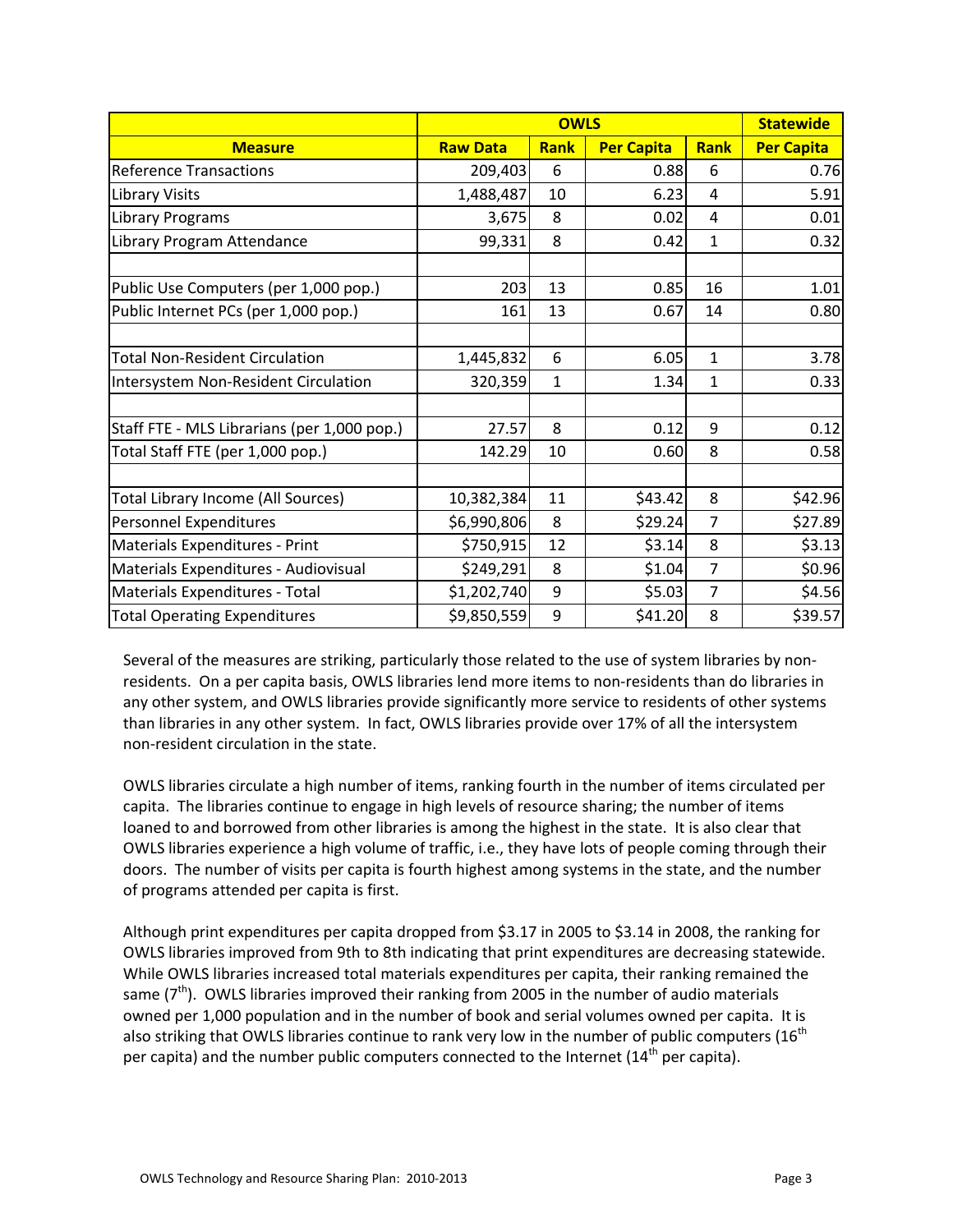It is interesting to note that while OWLS ranks eighth in total income per capita and eighth in total operating expenditures per capita, OWLS ranks second in per capita support by residents of municipalities with libraries. Clearly, residents of the library communities are paying a larger share of the cost of library service and are subsidizing the use of their libraries by non-residents.

There is significant variation in the budgets, collections, staff levels, and services provided by OWLS member libraries. The tables in Appendix B compare individual system libraries on several measures. Per capita results are based on municipal population figures.

## Development of Services

Since its inception, OWLS has coordinated resource sharing among member libraries and has taken a leadership role in introducing and developing new technologies. The most significant technology and resource sharing development in OWLS history occurred in 1989 when OWLS began operating a shared automation network (OWLSnet) for its member libraries. In 1995, OWLS signed an agreement with Nicolet Federated Library System (NFLS) to cooperate in providing OWLSnet services to NFLS member libraries. It was a priority for both systems to connect all member libraries to OWLSnet as quickly as possible, and that task was completed in 2000.

In 2004, work began on the process of migrating to a new integrated library system (ILS). In June 2005, a contract was signed with Innovative Interfaces, Inc. to migrate to a new ILS. Data was migrated to the new system, OWLS staff provided training to the staff at OWLSnet libraries, and a new online catalog, InfoSoup, was developed. OWLSnet libraries went live on the new system on February 21, 2006, and public response to InfoSoup has been overwhelmingly positive since the first day. Since that time InfoSoup has received many enhancements. Patron ratings, reviews, and "My Lists" have been added. Several staff and patron review blogs have been created, and more booklists have been created. In 2009, a version of InfoSoup for mobile devices (i.e., InfoSoup To Go) was launched, and a new Job & Career Resources page was developed. The InfoSoup Memory Project, which uses CONTENTdm software to make local library digital collections available through InfoSoup, was launched, and LibraryThing and Mango Languages were also added in 2009.

The Innovative Interfaces Millennium software is used to provide circulation control, a central bibliographic database, a central patron database, management reports, an online public access catalog (InfoSoup), overdue and reserve notices, resource sharing, and acquisitions functions to members. In 2009, an E‐commerce module was installed, and before the end of 2010 patrons will be able to pay their fines and fees online via InfoSoup. In February 2010, the Millennium server was replaced, providing a new server with the capacity for continued growth and development of the ILS. The network also provides member libraries with training, cataloging services, technical support, a network library card program, a new materials database, various reference databases, email service, antivirus and security software, and Internet service.

In 2006, OWLSnet libraries were migrated to the state's newly developed BadgerNet Converged Network (BCN), and OWLS doubled its Internet capacity to 9 mbps. The OWLSnet network continues to connect 51 public library sites and both system offices. Forty-eight of these sites are connected directly to the OWLSnet wide area network (WAN) through the BCN. Two sites access OWLSnet resources via the Internet, and Appleton Public Library has a local area network (LAN) connection. OWLSnet has continued to add bandwidth as feasible and affordable to meet the needs of member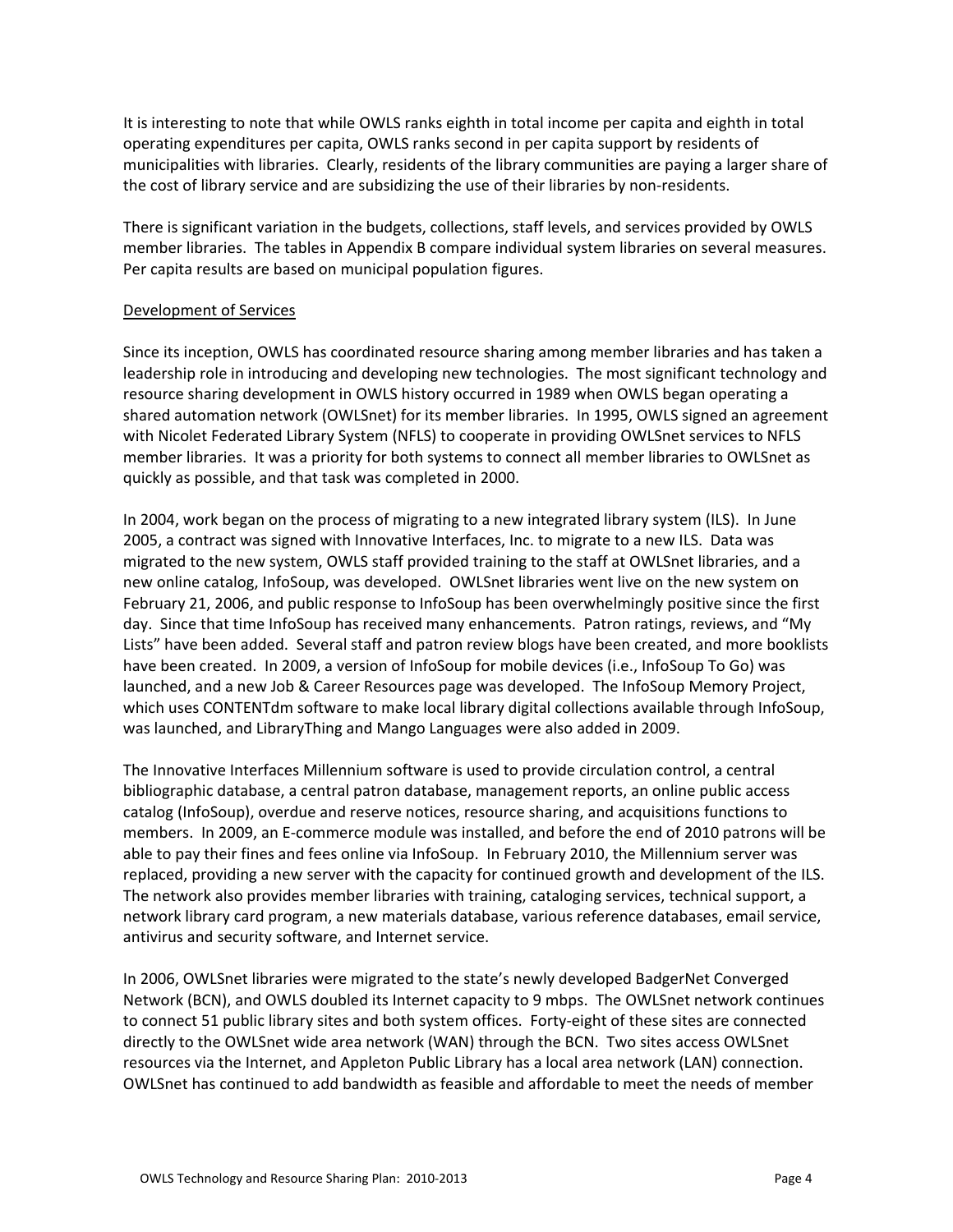libraries. OWLSnet has also continued to upgrade routers and switches as necessary at the central site and at member library sites.

Currently, all member libraries connected to OWLSnet via the BCN are connected with 1.5 mbps or 3.0 mbps circuits. It is anticipated that within the next year or two, member library connections will be increased to 20 mbps as the result of a federal ARRA grant received by the State Department of Administration. OWLSnet recently began the process of changing Internet service providers from NTD to WiscNet. This change has resulted in increasing Internet bandwidth from 18 mbps to 50 mbps.

In response to member library requests, OWLSnet began installing wireless networks in member libraries in 2007. Currently, forty‐one sites make wireless Internet service available to patrons. Also in response to member library demand, OWLSnet began offering SAM workstation management software in 2008. Currently, thirty-five OWLSnet libraries are using SAM to manage public Internet computers.

The development of OWLSnet has led to an explosive increase in the volume of resource sharing. In 2009, over 800,000 items were shared among OWLSnet members as a result of placing and filling holds using the ILS. The workload associated with handling this volume of materials has become a significant burden for OWLS, NFLS, and many member libraries. Because the growth of resource sharing had become unsustainable, OWLSnet libraries voted in 2009 to reduce the maximum number of holds allowed to 15 per patron in order to reduce the dramatic growth in resource sharing among OWLSnet libraries. While resource sharing grew almost 9% in 2009, this rate is significantly lower than the 27% average annual increase from 2002 to 2008.



In late 2006, OWLS made a significant change in how resources are shared with libraries outside of OWLSnet. Prior to 2006, OWLS libraries had used WISCAT to borrow items from other libraries in the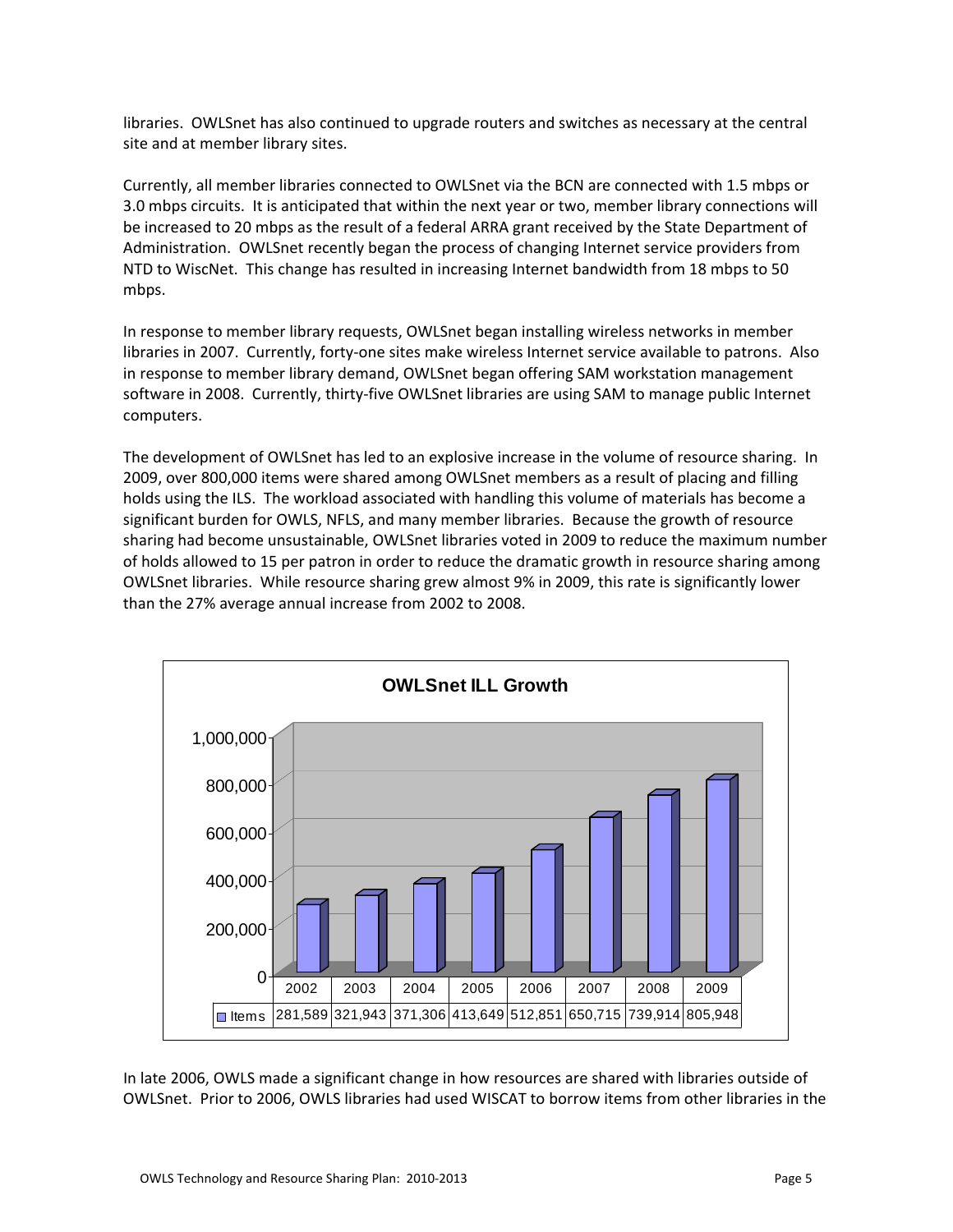state, and OWLS operated an interlibrary loan clearinghouse to respond to requests for materials owned by OWLS libraries from libraries throughout the state. In December 2006, OWLS libraries discontinued using WISCAT and began using OCLC/BadgerCat for out‐of‐network resource sharing, and NFLS began serving as the interlibrary loan clearinghouse for OWLS libraries.

In addition to operating the ILS, managing the WAN, and facilitating resource sharing for member libraries, OWLS engages in a variety of other technology-related activities. Activities include providing additional electronic resources, using technology to convey information to member libraries, offering classes in a computer training lab, providing one-on-one computer training, helping member libraries to create and maintain websites, providing professional technology support and consulting assistance to member libraries, providing PC support to member libraries, and assisting with the development of local technology resources.

A complete assessment of services is contained in Appendix B, and lists of OWLS and OWLSnet member libraries are contained in Appendix E and Appendix F, respectively.

## Priorities

Five priorities have been identified for the period covered by this plan.

- Member libraries will continue to be assisted and supported in their use of technology. This priority includes providing training to library staff, supporting library PCs, assisting libraries with the development of electronic content, enhancing InfoSoup to make it more helpful for library patrons, and implementing new services or software modules requested by member libraries when feasible (e.g., online patron registration, telephone notification).
- OWLS, in cooperation with NFLS, will maintain and develop the OWLSnet network infrastructure in order to continue providing up‐to‐date technology‐based services. This includes deploying appropriate network servers and telecommunications equipment. A continuing challenge in managing the wide area network for member libraries is securing sufficient bandwidth to meet their needs. The recent Department of Administration grant to provide fiber connections to all public libraries should provide sufficient bandwidth for the vast majority of OWLSnet libraries. However, more local library bandwidth will create challenges for OWLSnet to secure sufficient bandwidth to aggregate their connections and to connect them to the Internet.
- OWLS will continue to monitor the impact of resource sharing on member libraries and will make recommendations for addressing any issues that may arise. This priority also includes working with NFLS to make sure that libraries have adequate access to materials owned by libraries outside of OWLSnet.
- OWLS will monitor the impact on its member libraries and for its network infrastructure of changing media distribution systems from the sale of physical items to the licensing of streamed media. The growing trend in the publishing industry to favor electronic distribution of items over production and distribution of physical items will have serious consequences for how libraries operate in the future, but it is not yet clear what the role of libraries might be in a "streaming environment." At a minimum, it is likely that this trend will have an impact on bandwidth needs, resource sharing, and costs.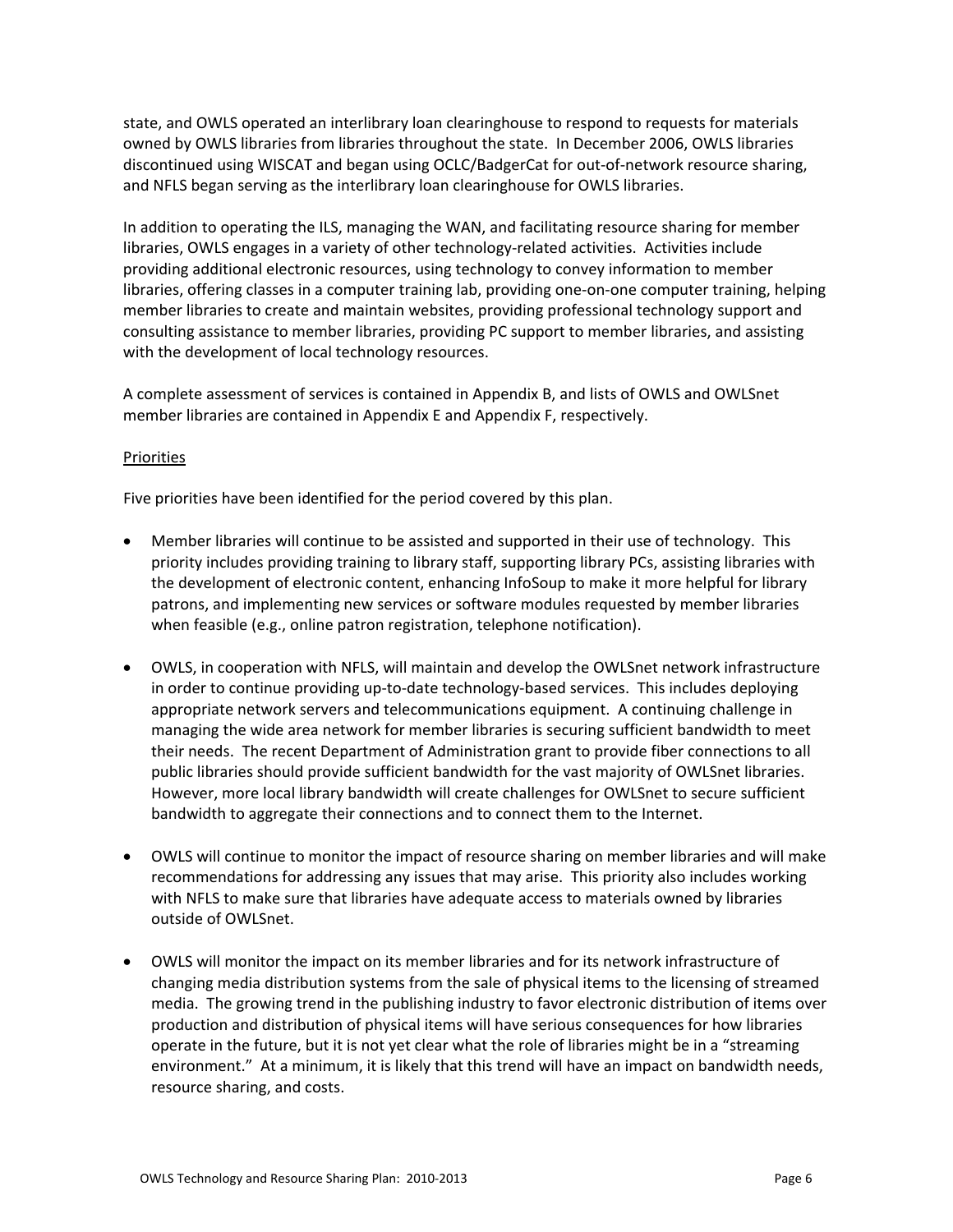• The current OWLSnet plan was scheduled to be evaluated and a new plan developed by early 2010, but the press of other activities kept this from happening on schedule. It is a priority to appoint a new OWLSnet planning committee, comprised of members of the OWLSnet Administrative Advisory Committee (AAC), to develop a revised plan and bring it to the AAC for consideration and adoption, no later than mid‐2011. Because the AAC regularly discusses and makes decisions about the services provided to OWLSnet members, a new OWLSnet plan needs to focus primarily on governance, cost‐sharing, and decision‐making procedures.

#### Planning Environment

This plan was drafted by Rick Krumwiede, Director, with assistance from Evan Bend, Library Services Manager, and Bradley Shipps, Continuing Education and Outreach Coordinator. All OWLS libraries were contacted in order to identify specific local library issues, priorities, or concerns. The plan also reflects input gathered from a variety of other sources.

OWLS professional staff meets every other week throughout the year, primarily to discuss technology‐related issues. Professional staff members also met individually with professional staff from Appleton Public Library and Nicolet Federated Library System on many occasions, and they also met frequently with the staff of member libraries. OWLS Director met regularly with the Appleton Public Library Director and Assistant Director, and OWLS Library Automation Manager took part in meetings of the Appleton Public Library Technical Services Department. OWLS library directors and assistant directors meet once or twice each year, and technology and resource sharing topics are often discussed at these meetings. OWLSnet Administrative Advisory Committee (AAC) meetings, which are held an average of six times during the year, were a forum for the discussion of OWLSnet technology and resource sharing issues. These discussions provided significant input and direction into the development of this plan.

System technology and resource sharing planning has not been done in isolation. OWLS staff regularly participates in statewide meetings for system technology and interlibrary loan coordinators. OWLS staff members are active in the Fox Valley Library Council, Inc., which is an organization of nearly ninety libraries of all types that exists to facilitate resource sharing in a seven county area. Participation has enabled OWLS and FVLC to integrate the other organization's objectives into their respective plans.

Finally, a draft of this plan was posted on OWLSweb, and OWLS member library directors were asked to submit comments on the draft. The plan was presented to the OWLS Board and adopted on June 17, 2010.

## **Evaluation of 2007 – 2010 Plan**

The OWLS *Technology and Resource Sharing Plan: 2007 – 2010* contained six goals and fifty‐one objectives. Significant progress was made toward achieving all of the goals during the period covered by the Plan, and only a handful of the objectives were not achieved. Appendix A contains a list of all the objectives that were achieved with comments to further illuminate how they were achieved. Also included in Appendix A is a list of the objectives that were not achieved and comments about them.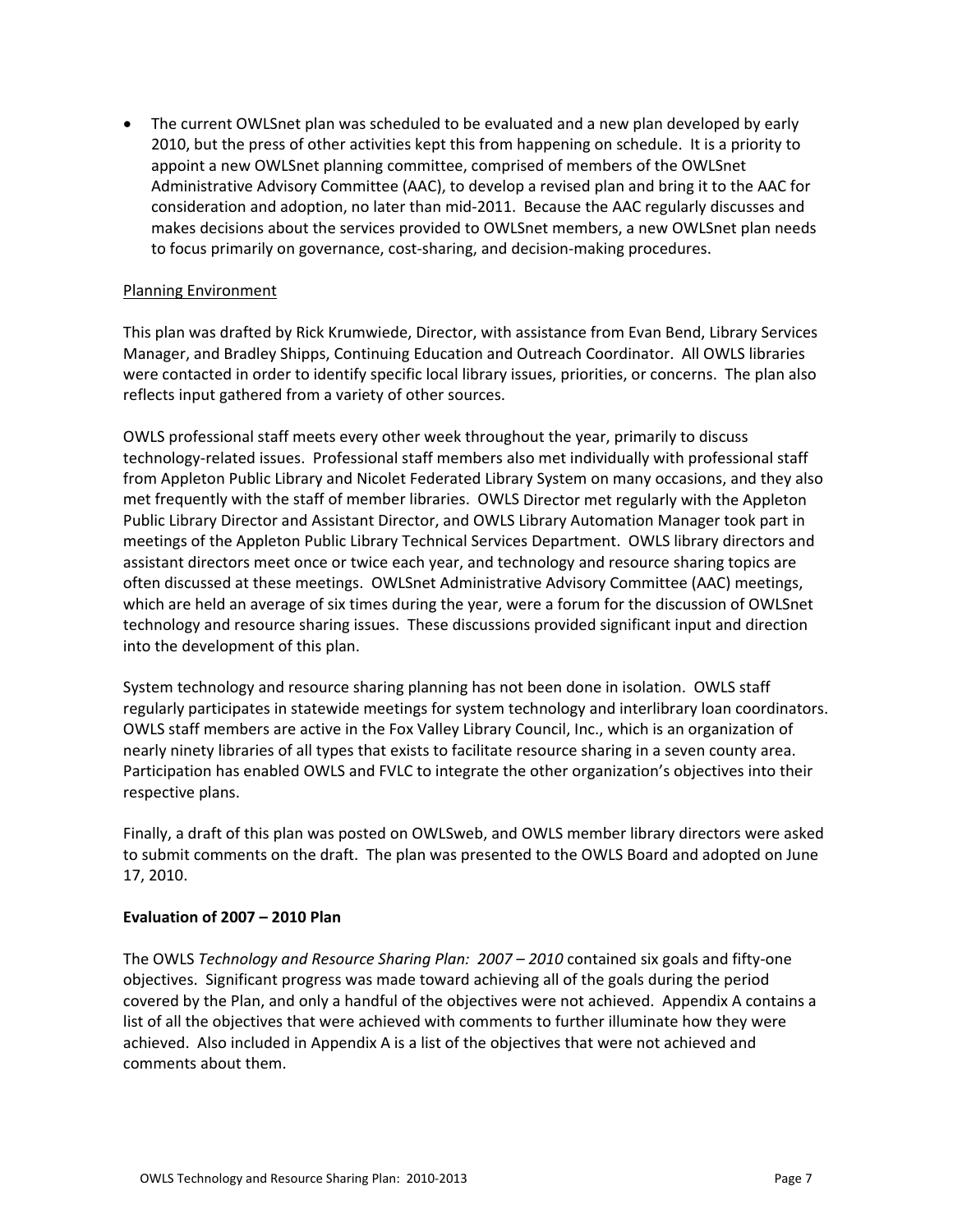### **Goals and Objectives**

The following goals and objectives apply to all OWLS member libraries, unless otherwise specified. Objectives that are unique to individual libraries are included in Appendix D. OWLSnet objectives are carried out in cooperation with NFLS and apply to all OWLSnet member libraries, i.e., libraries in both systems. OWLS objectives apply only to member libraries of the OWLS system.

Goal A: To provide services to OWLS and OWLSnet member libraries that help them increase patron access to library and information resources and that help increase the efficiency and effectiveness of library operations.

#### Objectives:

- 1. OWLSnet will continue to provide and support Millennium integrated library system (ILS) software from Innovative Interfaces that offers a variety of functions to members including circulation control, a central bibliographic database, a central patron database, management reports, an online public access catalog (InfoSoup), overdue and reserve notices, resource sharing, and acquisitions. (2010‐2013)
- 2. OWLSnet will continue to provide access to subscription-based electronic information resources (e.g., Gale databases, Ancestry, Overdrive, Tumblebooks, Mango Languages, Learning Express Library) for all network libraries. (2010‐2013)
- 3. OWLSnet will continue to work with member libraries to provide enhanced information resources to patrons via InfoSoup (e.g., staff reviews, InfoSoup Memory Project, recently added materials database, booklists). (2010‐2013)
- 4. OWLS and APL technical services staff will continually monitor and make recommendations regarding OWLSnet technical services processes. (2010‐2013)
- 5. OWLSnet will continue to provide Internet services (e.g., World Wide Web access, email accounts) to member libraries. (2010‐2013)
- 6. OWLSnet will continue to provide and support the network infrastructure necessary for OWLSnet services, including firewalls, servers, telecommunications equipment, data circuits, and software. (2010‐2013)
- 7. OWLSnet will continue working to secure sufficient bandwidth to meet the needs of members by monitoring the bandwidth needs of member libraries, upgrading bandwidth from the BadgerNet converged network, and by securing adequate bandwidth to connect to an Internet Service Provider. (2010-2013)
- 8. OWLSnet will continue to provide and support SAM workstation management software in OWLSnet member libraries. (2010‐2013)
- 9. OWLSnet will continue to provide and support wireless Internet access in OWLSnet member libraries. (2010‐2013)
- 10. OWLS will apply for appropriate telecommunications discounts that may be available to member libraries through state or federal programs (e.g., E‐rate, TEACH Wisconsin). (2010‐ 2013)
- 11. OWLS will continue to provide consultation and assistance to member libraries in maintaining and upgrading computers, developing and maintaining websites, and providing web‐accessible electronic content. (2010‐2013)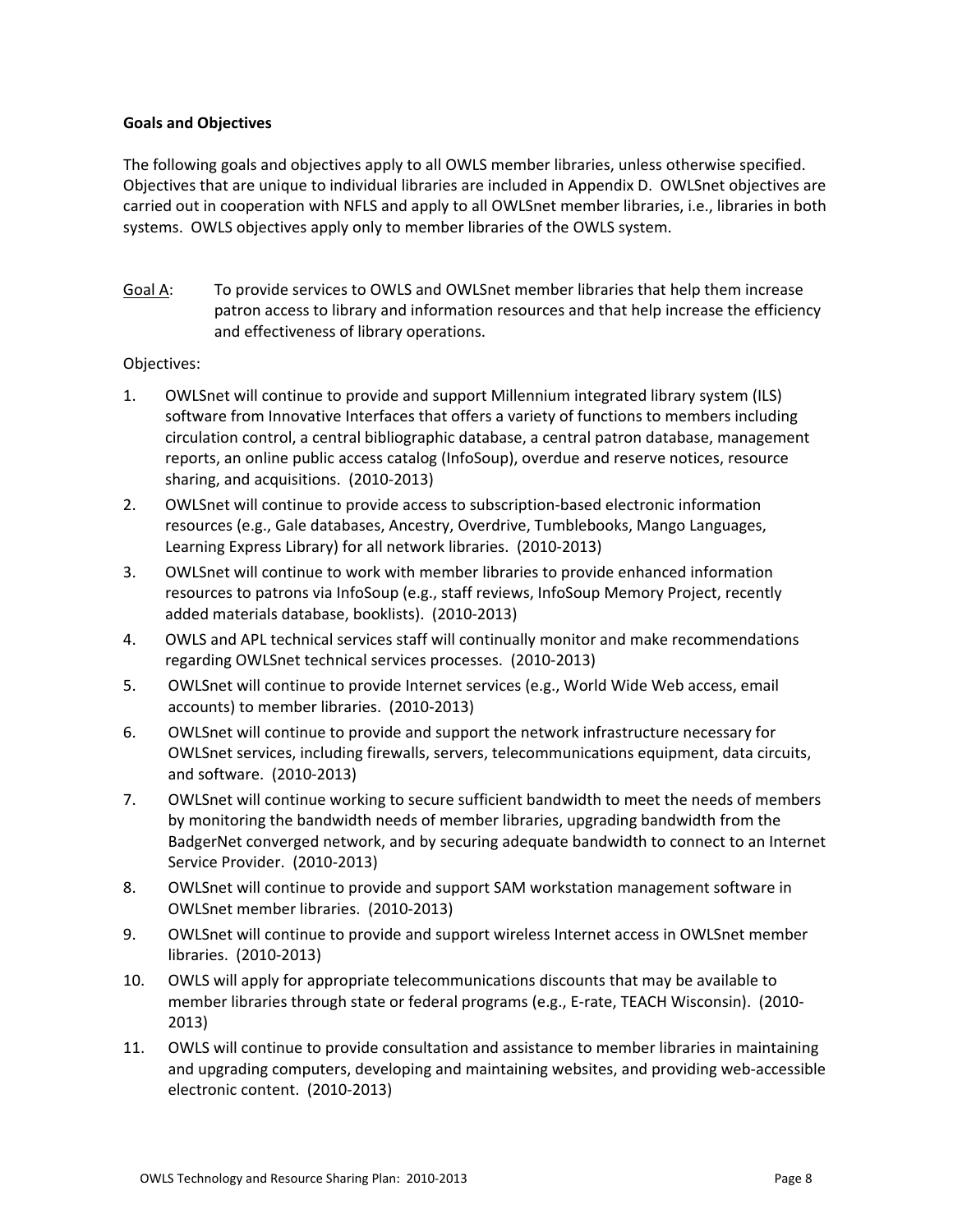- 12. OWLS will continue to encourage the Administrative Advisory Committee of OWLSnet to standardize policies, procedures, and practices among network libraries. (2010‐2013)
- Goal B: To further develop OWLS and OWLSnet services in order to improve and enhance the services and information available to member libraries and their patrons.

Objectives:

- 1. OWLSnet, in cooperation with member libraries, will continue to develop and enhance InfoSoup. (2010‐2013)
- 2. OWLSnet will provide training and support for member libraries to add unique local resources to the InfoSoup Memory Project. (2010‐2013)
- 3. The OWLSnet Administrative Advisory Committee (AAC) will continue to assess the desirability and feasibility of implementing additional Millennium software modules (e.g., Telephone Notification, Online Patron Registration) or other new services. (2010‐2013)
- 4. OWLSnet will regularly evaluate current use of online electronic resource subscriptions and make any changes necessary to optimize the use and affordability of such resources. (2010‐ 2013)
- 5. OWLSnet will continue to work with member libraries to explore their participation in the acquisitions module of the Millennium ILS. (2010‐2013)
- 6. OWLSnet will regularly replace servers, computer room network equipment (i.e., firewalls, routers, switches), uninterruptible power supplies, and backup units. (2010‐2013)
- 7. OWLSnet will work with the Brown County Library to explore methods for optimizing resource sharing between Brown County Library and OWLSnet member libraries. (2010‐2013)
- 8. OWLS will complete the migration of member library websites to Drupal software. (2010‐ 2011)
- 9. OWLS will continue experimenting with remote hosting of websites and determine whether to replace its web server. (2101)
- Goal C: To facilitate effective resource sharing among OWLSnet member libraries, and between OWLS libraries and libraries beyond OWLSnet, in order to provide patrons with convenient access to library and information resources.

Objectives:

- 1. OWLSnet will continue to allow patrons to request the interlibrary loan of items by placing holds or sending email messages via the online catalog. (2010‐2013)
- 2. OWLSnet will evaluate the impact of its decision to limit patrons to a maximum of 15 holds on resource sharing growth and member library operations. (2010‐2011)
- 3. OWLSnet will continually evaluate the cost effectiveness of OWLSnet's resource sharing policy, which encourages the sharing of all local materials with all other network members. (2010-2013)
- 4. NFLS will continue to serve as the interlibrary loan clearinghouse for OWLS member libraries. (2010‐2013)
- 5. OWLSnet will continue to provide member libraries and their patrons with access to WorldCat and other area library catalogs via InfoSoup. (2010‐2013)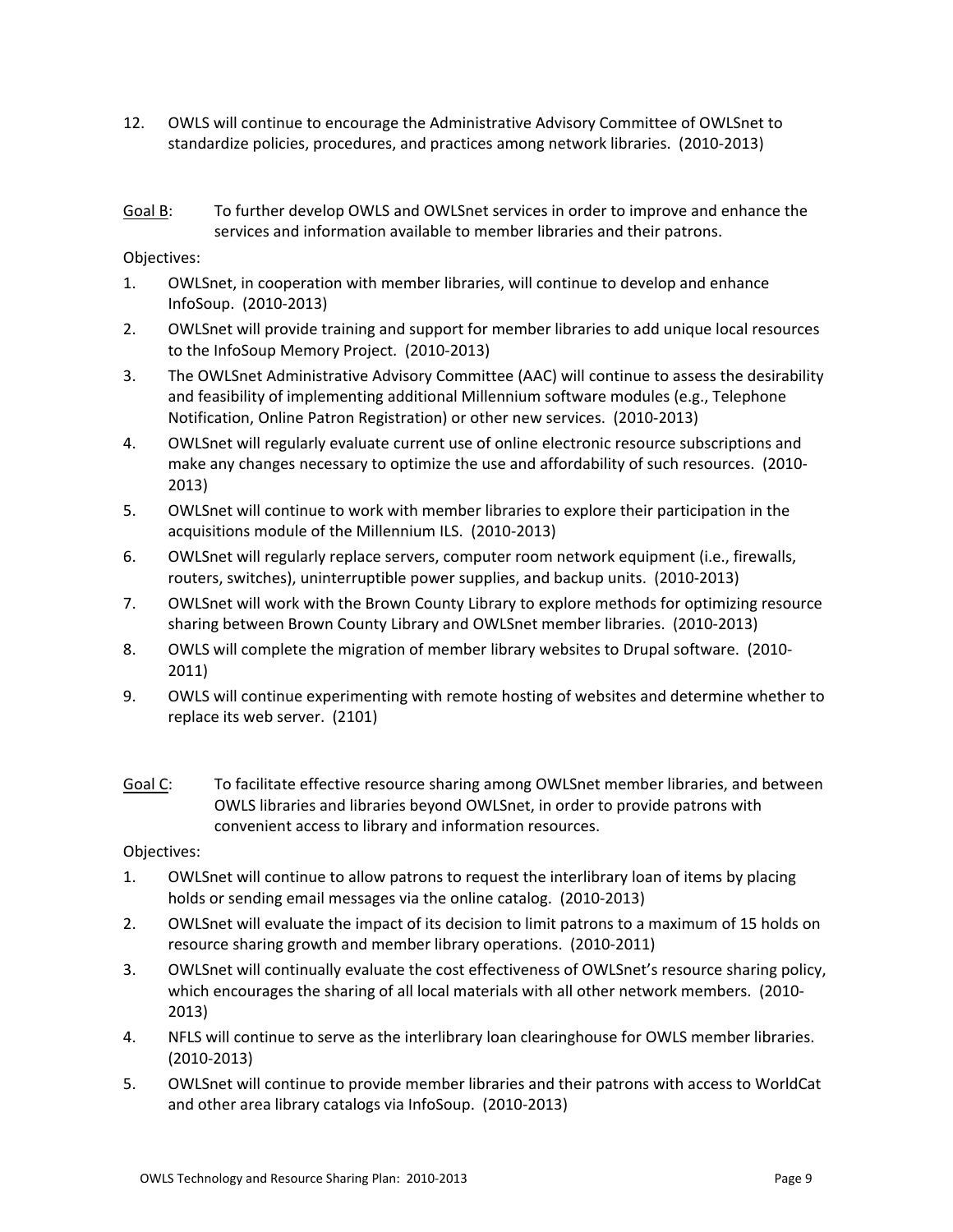- 6. OWLSnet will make its Millennium server available as a z39.50 target in order for libraries in the state using WISCAT to have access to information about member library materials. (2010‐ 2013)
- 7. OWLS and NFLS will continue to monitor resource sharing among OWLSnet members and, if necessary, will implement methods for addressing resource sharing inequities that may exist between systems and libraries. (2010‐2013)
- 8. OWLS and its member libraries will continue to participate in the Fox Valley Library Council (FVLC) in order to facilitate resource sharing with other types of libraries in the FVLC area. (2010‐2013)
- 9. OWLS will continue to contract for appropriate five-day-a-week delivery services between member libraries, the OWLS and NFLS offices, and other libraries throughout the state. (2010‐ 2013)
- Goal D: To provide training and assistance to member library staff in using services provided by OWLS and OWLSnet.

Objectives:

- 1. OWLSnet will continue to provide group and individual training to staff of member libraries in the effective use of Millennium software and related management reports. (2010‐2013)
- 2. OWLSnet will continue to provide assistance to staff of member libraries in troubleshooting problems with the use of OWLSnet services. (2010‐2013)
- 3. OWLSnet will continue to provide training to OWLSnet member libraries in using CONTENTdm software to add digital collections to the InfoSoup Memory Project. (2010‐2013)
- 4. OWLSnet and OWLS will continue using Go To Meeting, Go To Webinar, and LogMeIn for providing online programs, training, collaboration, and support to member libraries. (2010‐ 2013)
- 5. OWLS will continue to provide individual training or consultation to staff of member libraries in the effective use of electronic information resources, computers, software, and other new technologies. (2010‐2013)
- 6. OWLS will continue to provide training to member libraries in use of social media software and websites (e.g., Facebook). (2010‐2013)
- 7. OWLS will assist OWLS libraries with the development and maintenance of local library websites, including locally created web-accessible databases. (2010-2013)
- 8. OWLS, upon request, will assist member libraries with local library technology plans and policies. (2010‐2013)
- Goal E: To work with the OWLSnet Administrative Advisory Committee to optimize the ongoing governance and operation of OWLSnet.

Objectives:

- 1. Representatives of OWLS, NFLS, and all member libraries (i.e., AAC) will meet at least quarterly to discuss the technical and administrative operation of the network. (2010‐2013)
- 2. OWLSnet will appoint a planning committee to evaluate the current plan and develop a new plan. (2010)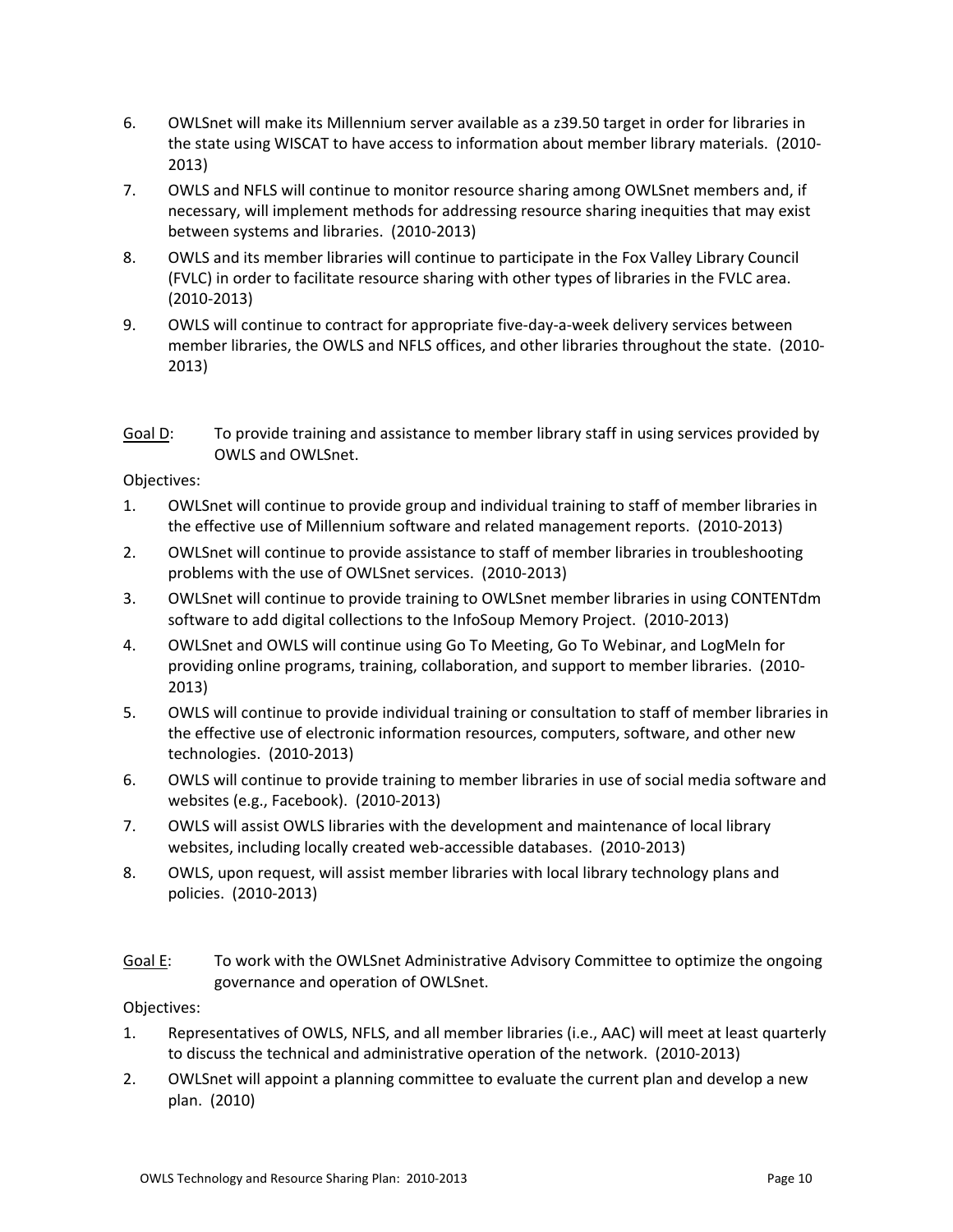- 3. The OWLSnet planning committee will present a new plan for consideration, modification, and adoption by the Administrative Advisory Committee. (2011)
- 4. OWLSnet will develop and implement a program for orienting library directors on the responsibilities of OWLSnet membership, the structure and governance of OWLSnet, and the nature and meaning of consensus decision‐making. (2011)
- 5. OWLSnet will continue to codify membership requirements, policies, and procedures and will regularly communicate them to member libraries. (2010‐2013)
- 6. OWLSnet will monitor member library compliance with policies, procedures, and membership requirements and will notify any library that does not comply. (2010‐2013)
- Goal F: To engage in continuous study and planning in regard to OWLSnet services, library automation, resource sharing, and new technologies.

Objectives:

- 1. OWLS will encourage and support participation by its staff in activities to help them keep abreast of technological developments relevant to OWLS and OWLSnet services. (2010‐2013)
- 2. OWLS staff will continue to monitor the development of social media sites and services and will make recommendations to member libraries about their participation in social medial sites or services. (2010‐2013)
- 3. OWLS staff will keep abreast of developments in the publishing industry aimed at distributing media content electronically and will inform member libraries of such developments and their potential impact on public library services. (2010‐2013)
- 4. OWLS will annually review this plan and make any necessary modifications as part of its annual planning process. (2010‐2013)
- 5. OWLS will develop and adopt a new Technology and Resource Sharing Plan. (2013)

## **Budget**

The participating member libraries and systems provide the majority of funding for technology and resource sharing activities within OWLS and OWLSnet. The following 2010 budget information provides an example of the revenue that OWLS will use and the expenditures that OWLS will make to accomplish the technology and resource sharing activities described in this plan.

| 2010 Budgeted Income by Source   |             |
|----------------------------------|-------------|
| 2010 State Aid                   | \$279,997   |
| <b>Federal LSTA</b>              | \$13,800    |
| Local and County                 | \$6,000     |
| Contracts                        |             |
| <b>OWLS Member Libraries</b>     | \$265,083   |
| <b>NELS Member Libraries</b>     | \$275,830   |
| Nicolet Federated Library System | \$265,046   |
| <b>Total Income</b>              | \$1,105,756 |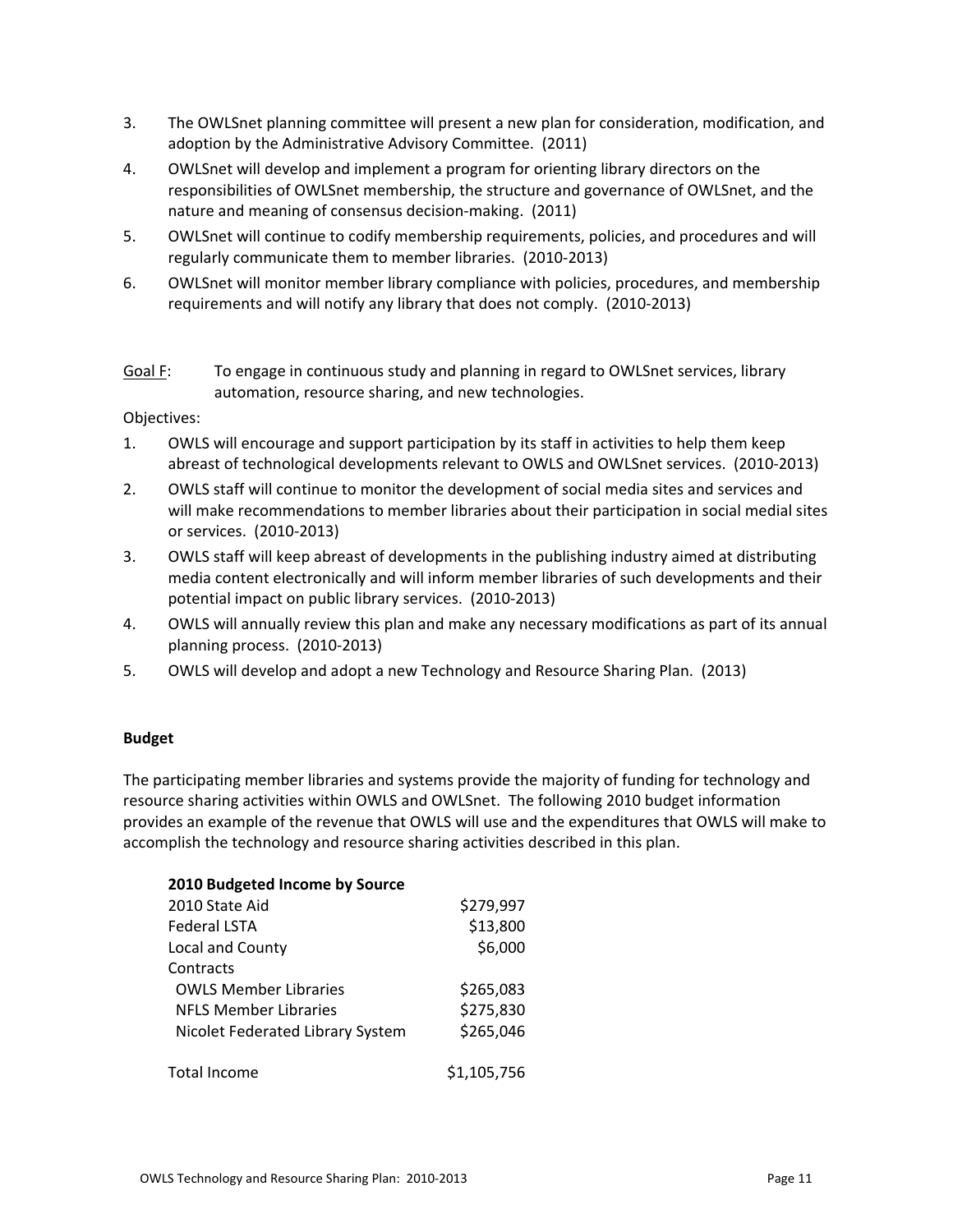The majority of activities contained in this plan are financed from OWLS Technology-Reference-Interloan program budget. This program is divided into two subprograms. The OWLSnet subprogram includes activities involved in operating the OWLSnet shared automation consortium. The OWLS subprogram includes technology, reference, and interloan services provided primarily to OWLS member libraries. The 2010 budgets and detailed information for both subprograms follow.

# **Technology‐Reference‐Interloan: OWLSnet** 300‐05 Salaries \$332,557.00 301‐05 Payroll Taxes \$25,441.00 302‐05 Fringe Benefits \$129,816.00 305‐05 Facilities \$7,000.00 311-05 Telephone \$3,000.00 312‐05 Supplies \$9,000.00 313-05 Telecommunications \$63,600.00 314-05 Borrowers' Card Supplies \$6,500.00 315‐05 Printing & Promotion \$4,200.00 320‐05 Microcomputer Equip. \$2,500.00 321‐05 Microcomputer Repair \$1,000.00 325-05 Meeting and Travel \$8,000.00 326-05 Training/Consulting \$3,000.00 330-05 Software \$15,700.00 340-05 Resource Library \$21,000.00 342‐05 Online Databases \$90,127.00 343‐05 Internet Access \$53,207.00 345-05 OCLC Charges \$94,300.00 348-05 Digitization \$3,100.00 349-05 Enhanced Content \$15,200.00 350‐05 System Development \$4,000.00 352-05 System Hardware \$2,500.00 353‐05 Network Hardware \$7,000.00 354‐05 System Maintenance \$110,000.00 Subtotal \$1,011,748.00

OWLS Technology and Resource Sharing Plan: 2010‐2013 Page 12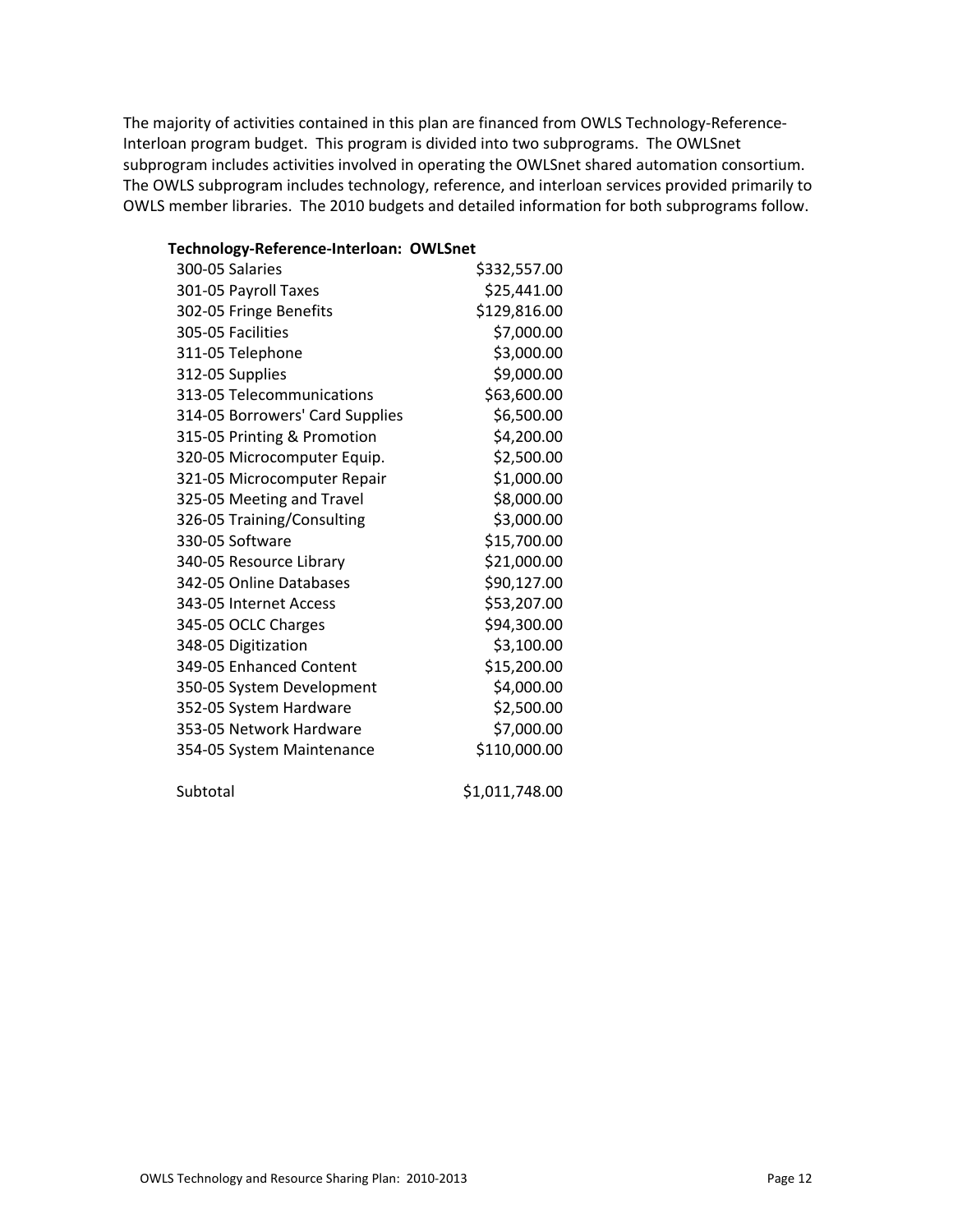Salaries, Payroll Taxes, Fringe Benefits: Included are the costs for approximately 7.1 FTEs. Currently, eleven employees spend some of their time in this program: five professional employees and six support staff employees.

| <b>Position</b>                 | <b>FTE OWLSnet</b> |
|---------------------------------|--------------------|
| Cataloger                       | 1.00               |
| <b>Cataloging Assistant</b>     | .55                |
| <b>Circulation Specialist</b>   | 1.00               |
| <b>Computer Network Manager</b> | .90                |
| Computer Technician             | .35                |
| Director                        | .30                |
| Library Automation Manager      | 1.00               |
| Library Services Manager        | .47                |
| Library Support Specialist      | 1.00               |
| Other Support Staff (2)         | .50                |
|                                 |                    |
| <b>Total FTEs</b>               | 7.0                |

Facilities: 20% of OWLS rent and utilities is allocated to the OWLSnet program.

Telephone: This budget contains the costs for the telephone lines used by the automation staff.

Supplies: This includes everything from receipt paper to connectors for the ends of cables. Items like surge suppressors and printer cables get charged to this account.

Telecommunications: This budget pays for connecting remote sites to the OWLSnet WAN.

Borrowers' Card Supplies: OWLSnet members are provided with borrowers' cards, patron barcodes, and barcode covers.

Printing and Promotions: Members are provided with a variety of printed and promotional items.

Computer Equipment: This budget is for PCs and peripherals for OWLSnet staff.

PC Repair: This budget is used to upgrade or repair components on OWLSnet staff computers.

Meeting and Travel: This budget covers the cost of travel to remote sites by OWLSnet staff. This account is also used to pay expenses for OWLSnet staff to attend ILS‐related meetings or conferences.

Training/Consulting: This budget covers training or consulting from technology vendors.

Software: This budget is for miscellaneous software needed for OWLSnet staff PCs or for software provided to OWLSnet member libraries for their PCs.

Resource Library: Appleton Public Library serves as the resource library for all OWLSnet libraries, including libraries in the OWLS and NFLS systems. This particular line item is used to purchase materials that enhance APL's ability to serve as a resource for the network.

Online Databases: These funds are used to pay for the subscription‐based electronic resources that are available to libraries in both OWLS and NFLS.

Internet Access: This budget pays for Internet service for all OWLSnet libraries.

OCLC Charges: This budget is for various OCLC costs related to cataloging and resource sharing.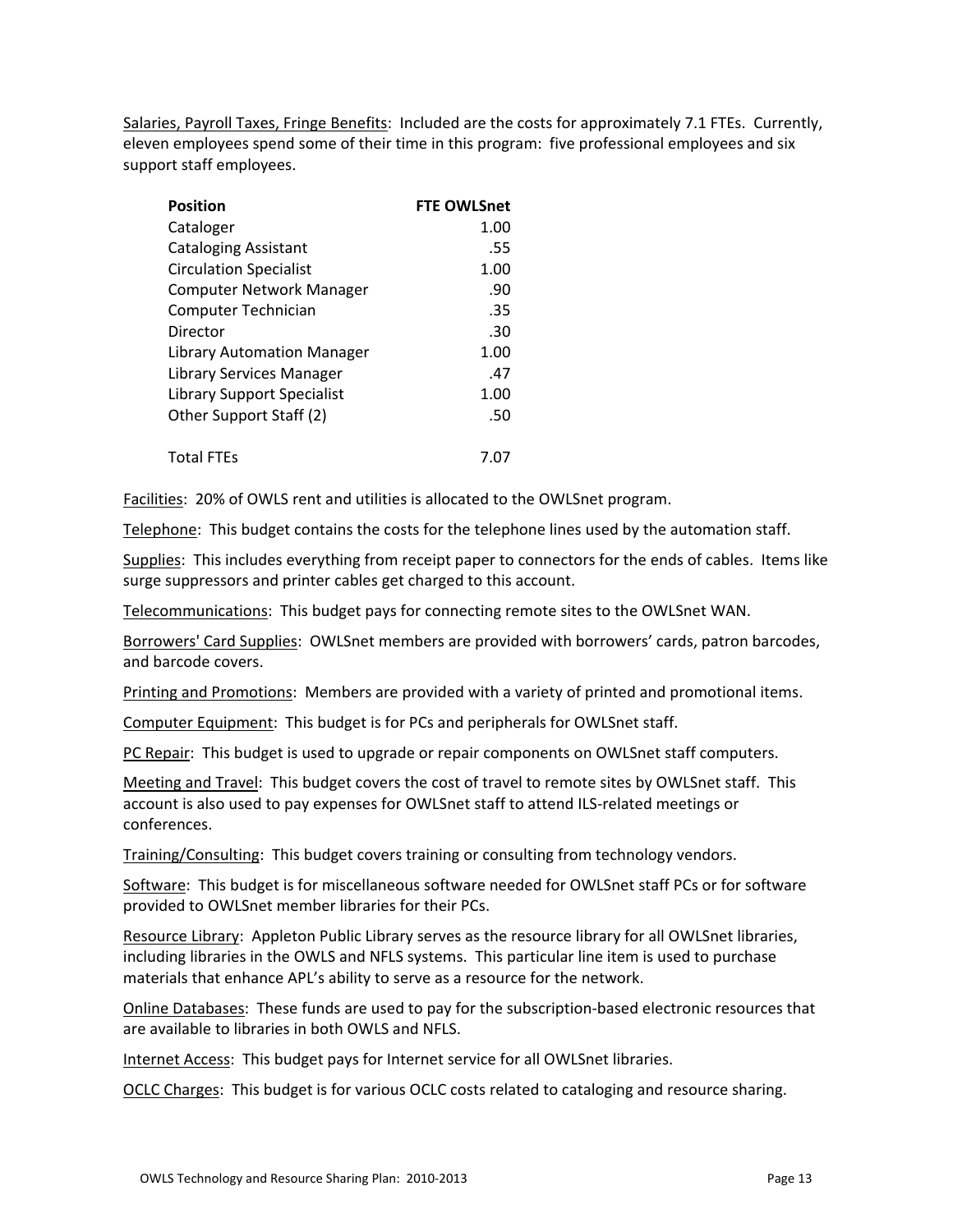Enhanced Content: This budget is for enhanced content for InfoSoup, e.g., cover art, reviews, booklists, etc.

System Development: This line includes expenditures for projects undertaken to further develop the network. Often this budget is used to purchase additional modules from the ILS vendor. The amount varies significantly from year to year depending upon annual objectives.

System Hardware: This budget is used to buy major hardware items, primarily servers, for the central computer room. The amount varies significantly from year to year depending upon annual objectives.

Network Hardware: This budget is used to buy equipment for the network infrastructure (e.g., routers, switches, firewalls) that may be placed in the central computer room or at libraries.

System Maintenance: The biggest chunk of this budget is to pay Innovative Interfaces for software maintenance. The remainder of the funds are used to pay for maintenance on servers, software, switches, routers, wireless access controllers, wireless access points and other miscellaneous equipment.

| Technology-Reference-Interloan: OWLS |             |
|--------------------------------------|-------------|
| 300-11 Salaries                      | \$46,886.00 |
| 301-11 Payroll Taxes                 | \$3,587.00  |
| 302-11 Fringe Benefits               | \$19,485.00 |
| 305-11 Facilities                    | \$3,500.00  |
| 312-11 Supplies                      | \$500.00    |
| 320-11 Equipment                     | \$2,500.00  |
| 325-11 Meeting and Travel            | \$2,800.00  |
| 326-11 Training/Consulting           | \$1,000.00  |
| 330-11 Software                      | \$1,000.00  |
| 374-11 FVLC Participation            | \$750.00    |
| 375-11 Statewide Projects            | \$7,000.00  |
| 378-11 Lender Compensation           | \$5,000.00  |
| Subtotal                             | \$94,008.00 |

Salaries, Payroll Taxes, Fringe Benefits: Included are the costs for approximately 1.1 FTEs. Currently, four people spend time in this subprogram: three professional employees and one support staff employee.

| Position                 | FTE OWLS |
|--------------------------|----------|
| Computer Network Manager | .05      |
| Computer Technician      | .53      |
| Director                 | .10      |
| Library Services Manager | .38      |
| <b>Total FTEs</b>        | 1.06     |

Facilities: 10% of OWLS total rent and utilities is allocated to the OWLS program.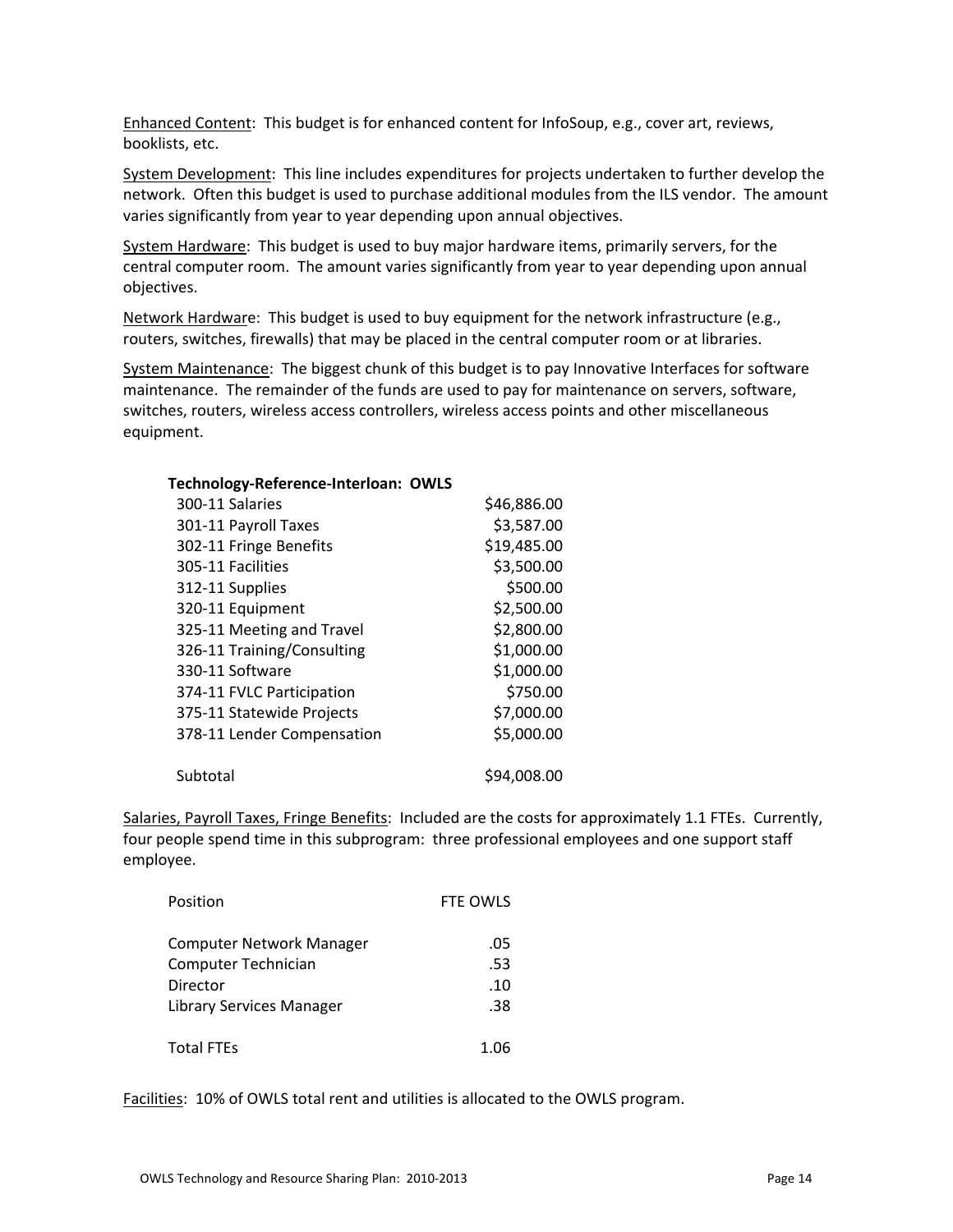Supplies: This budget is for miscellaneous supplies.

Equipment: Funds in this budget pay for computers and peripherals for OWLS staff that are not primarily assigned to the OWLSnet program.

Meeting and Travel: Funds are budgeted for OWLS staff to travel to member libraries on system technology or resource sharing business.

Training/Consulting: Funds are budgeted to pay for technology training and consulting outside of the OWLSnet program.

Software: This budget contains funds for software for OWLS staff computers.

FVLC: OWLS pays Fox Valley Library Council membership dues for all of its member libraries in order to facilitate resource sharing and multitype cooperation in the area.

Statewide Projects: This budget pays for OWLS library participation in statewide technology projects, e.g., WPLC.

Lender Compensation: This program compensates OWLS member libraries that provide significantly more interlibrary loans to other OWLSnet libraries than they receive from other OWLSnet libraries. Any library qualifying for compensation under this program receives a credit toward its annual OWLSnet membership fee.

## **Evaluation**

OWLS Director will be responsible for coordinating the evaluation of this plan. Evaluation will include a written assessment of the extent to which goals and objectives have been met. This assessment will include 1) a list of the goals and objectives that have been achieved, 2) a list of goals and objectives that have not been achieved with an explanation of why they weren't achieved, 3) suggestions for how any unmet goals or objectives might be achieved in the future, and 4) a description of any unanticipated outcomes. Input for this assessment will be solicited from OWLS professional staff and member library directors.

This plan will be reviewed annually as part of the system's annual planning process. Any revision to this plan will include an examination of the relevance of current goals and objectives and consideration of emerging needs and new technologies.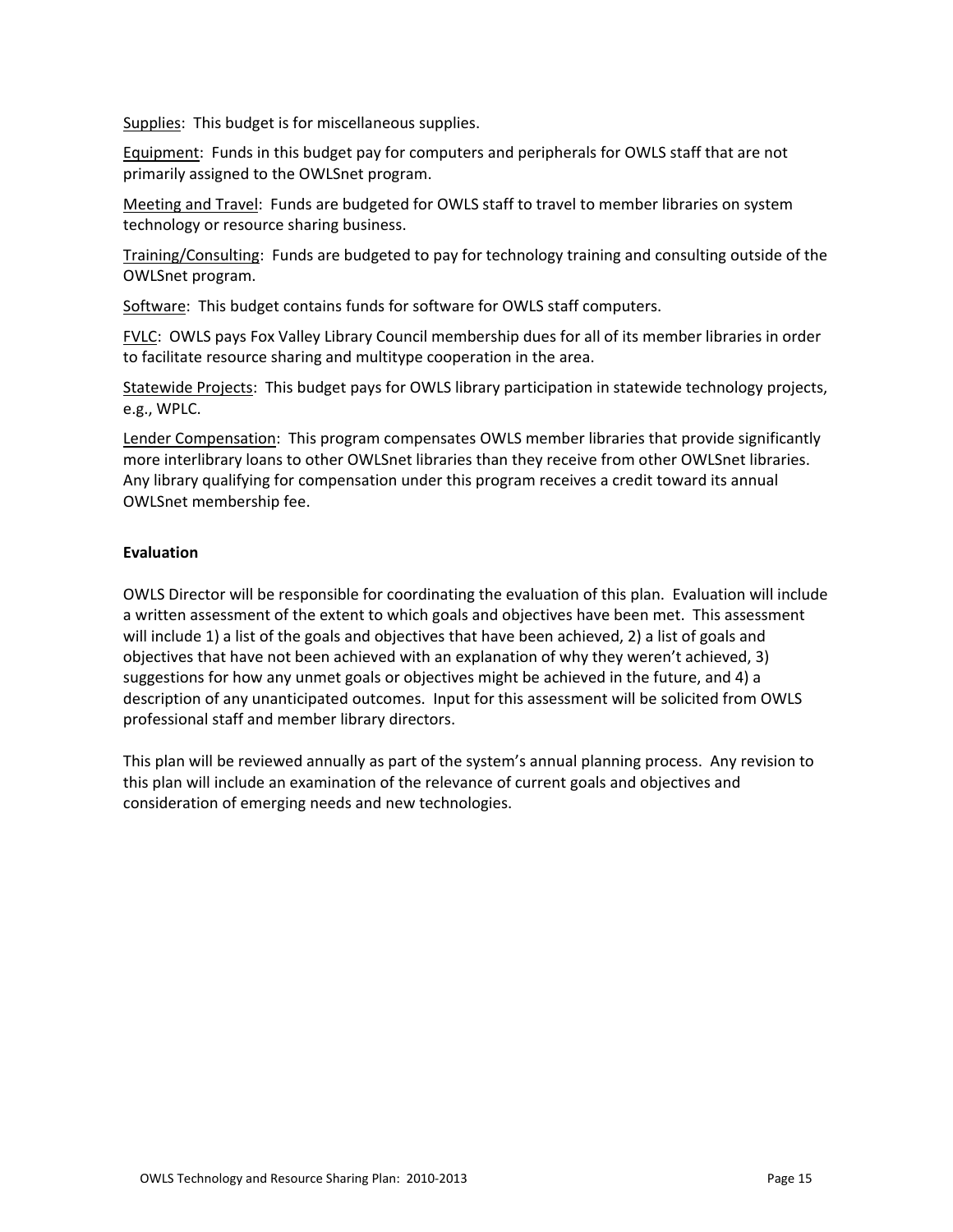# **Appendix A Evaluation of Technology and Resource Sharing Plan: 2007 – 2010**

The OWLS Technology and Resource Sharing Plan: 2007 – 2010 includes the following goals:

- A. To provide services to OWLS and OWLSnet member libraries that help them increase patron access to library and information resources and that help increase the efficiency and effectiveness of library operations.
- B. To optimize the governance and operation of OWLSnet by formalizing policies, procedures, and decision‐making and by increasing member library understanding of what is expected of them.
- C. To further develop OWLS and OWLSnet services in order to improve and enhance the services and information available to member libraries and their patrons.
- D. To facilitate effective resource sharing among OWLSnet member libraries, and between OWLS libraries and libraries beyond OWLSnet, in order to provide patrons with convenient access to library and information resources.
- E. To provide training and assistance to member library staff in using services provided by OWLS and OWLSnet.
- F. To engage in continuous study and planning in regard to OWLSnet services, library automation, resource sharing, and new technologies.

Significant progress was made toward achieving all of these goals during the period covered by the Plan. In addition, OWLS was successful in achieving all of the objectives listed below. Comments are included for some objectives to further illuminate how they were achieved.

## Achieved Objectives

- OWLSnet will continue to provide and support Millennium integrated library system (ILS) software from Innovative Interfaces that offers a variety of functions to members including circulation control, a central bibliographic database, a central patron database, management reports, an online public access catalog (InfoSoup), overdue and reserve notices, resource sharing, and acquisitions.
- OWLSnet will continue to provide access to subscription‐based electronic information resources (e.g., Gale databases, Ancestry, HeritageQuest, Overdrive, Tumblebooks) for all network libraries, and OWLS will continue to provide access to electronic resources specifically for OWLS libraries (e.g., The Post-Crescent from Newsbank, Learning Express Library).
- OWLSnet will regularly evaluate current use of online information subscriptions, provide trials and evaluations of prospective resources, and begin providing access to additional Internet‐based information resources.
	- o Opposing Viewpoints from Gale was discontinued because the content is readily available from other sources. The Post-Crescent was discontinued because Newsbank no longer has the rights to the content, and HeritageQuest was discontinued because it was added to BadgerLink.
- OWLSnet will continue to work with member libraries to provide enhanced information resources to patrons via InfoSoup (e.g., staff picks, recently added materials database, booklists, Readers' Page).
- OWLS and APL technical services staff will continually monitor and make recommendations regarding OWLSnet technical services processes.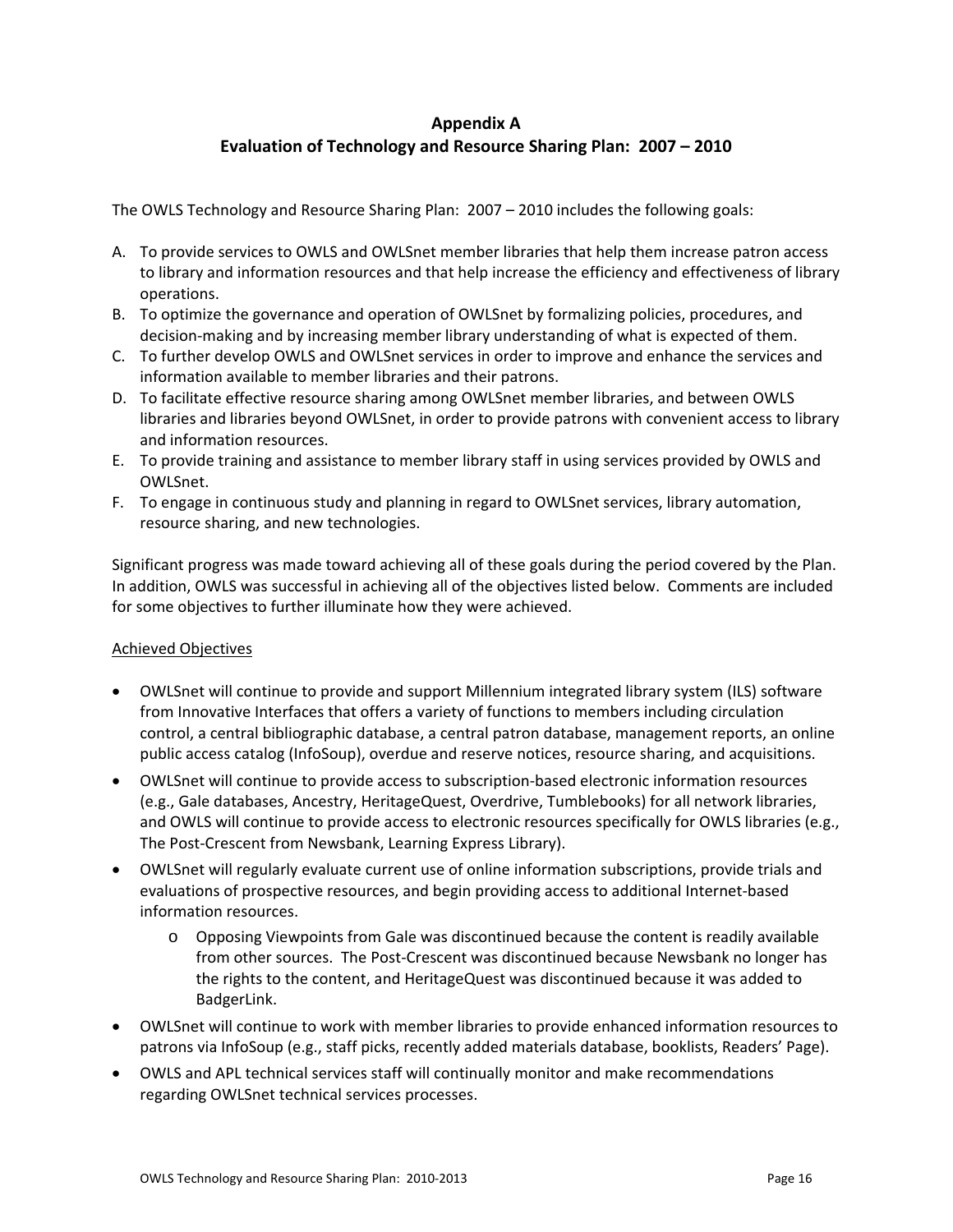- OWLSnet will continue to provide Internet services (e.g., World Wide Web access, website hosting, email accounts) to member libraries.
- OWLSnet will continue to provide and support the network infrastructure necessary for OWLSnet services, including firewalls, servers, telecommunications equipment, data circuits, and software.
- OWLSnet will continue working to secure sufficient bandwidth to meet the needs of members by monitoring the bandwidth needs of member libraries, upgrading bandwidth from the BadgerNet converged network, and by securing adequate bandwidth to connect to an Internet Service Provider.
- OWLSnet will continue to install new switches at member libraries in order to increase security by segmenting the network at each library location.
- OWLSnet will work with member libraries, when requested, to facilitate the installation of wireless networks.
	- o Forty‐one OWLSnet sites, including all OWLS libraries, now have wireless networks.
- OWLS will apply for appropriate telecommunications discounts that may be available to member libraries through state or federal programs (e.g., E‐rate, TEACH Wisconsin).
- OWLS will continue to provide consultation and assistance to member libraries in maintaining and upgrading computers, maintaining websites, and providing web‐accessible electronic content.
- OWLS will encourage the Administrative Advisory Committee of OWLSnet to standardize policies, procedures, and practices among network libraries.
- Representatives of OWLS, NFLS, and all member libraries (i.e., AAC) will meet at least quarterly to discuss the technical and administrative operation of the network.
- OWLSnet will implement recommendations of the OWLSnet Planning Committee for conducting AAC meetings including: meeting only in large enough rooms, developing ground rules for meetings, advance distribution of all meeting materials, providing advance notice of issues to be voted upon, distributing meeting outcomes immediately following meetings.
- OWLSnet will continue to codify membership requirements, policies, and procedures and will regularly communicate them to member libraries.
	- o While this is an ongoing project for OWLSnet and significant progress has been made, more work remains to be done in this area.
- OWLSnet will monitor member library compliance with policies, procedures, and membership requirements and will notify any library that does not comply.
- OWLSnet, in cooperation with member libraries, will continue to develop and enhance InfoSoup. Input regarding InfoSoup development will be solicited from member libraries via the InfoSoup Development Blog, at AAC meetings, and at other appropriate meetings.
- OWLSnet, in cooperation with member libraries, will develop pages for inclusion in InfoSoup (e.g., local history page) that highlight unique content developed by member libraries.
	- o In addition to adding Local History and Digital Collection pages to InfoSoup, OWLSnet has started the InfoSoup Memory Project, which uses CONTENTdm software to digitize and make available local library resources.
- OWLSnet will work with member libraries to explore methods for linking to and promoting local library resources through InfoSoup.
- OWLSnet will add the capability for patrons to add reviews to materials in InfoSoup.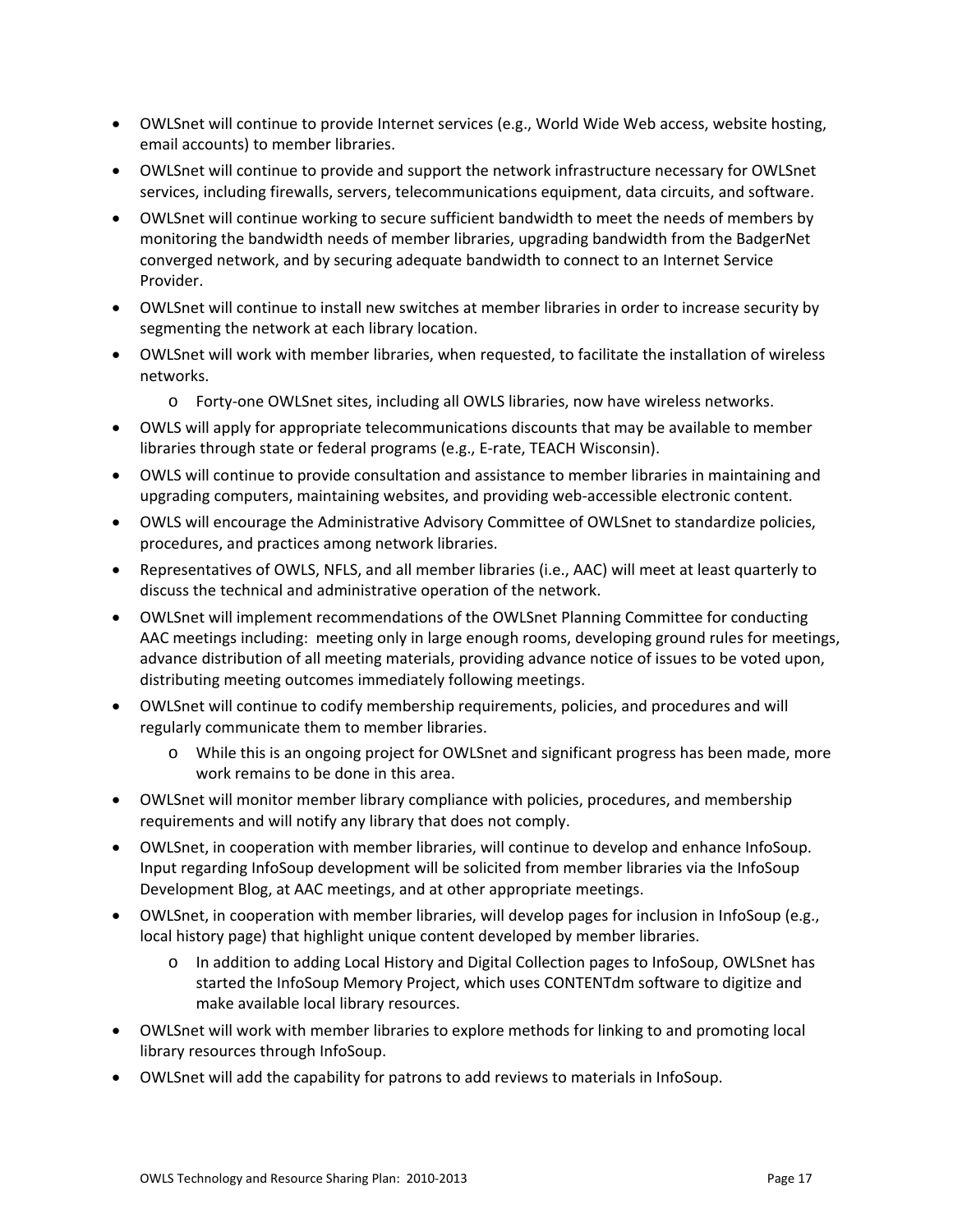- OWLSnet will convene a committee to evaluate and recommend a PC Management software vendor for member libraries, and OWLSnet will implement the recommendation if financially feasible.
	- o SAM PC Management software has been installed at thirty‐two OWLSnet member library sites.
- OWLSnet will work with the Brown County Library director, if requested, to explore the impact and feasibility of the library joining OWLSnet.
	- o After nearly eighteen months of investigating the feasibility of Brown County Library joining OWLSnet, it was decided that Brown County would not join OWLSnet at this time.
- OWLSnet will continue to assess the desirability and feasibility of implementing additional Millennium software modules.
- OWLSnet will evaluate its current antivirus software, PC security, and network security provisions and will make recommendations for maintaining and improving security. Such recommendations will be implemented as feasible.
	- o OWLSnet is currently in the process of replacing antivirus software at all library locations.
- OWLSnet will work with member libraries to explore their participation in the acquisitions module of the Millennium ILS.
	- o The Kaukauna and Waupaca libraries began using the acquisitions module.
- OWLS will continually explore and implement software options for enhancing web services provided to member libraries.
- OWLSnet will continue to allow patrons to request the interlibrary loan of items by placing holds or sending email messages via the online catalog.
- OWLSnet will continually evaluate the cost effectiveness of OWLSnet's resource sharing policy, which encourages the sharing of all local materials with all other network members.
- OWLSnet will evaluate the impact of resource sharing growth on member libraries' operations and will make recommendations for desirable changes.
	- o Due to the impact of resource sharing growth on members, OWLSnet libraries voted in 2009 to limit the maximum number of holds that can be placed per patron to 15. This change has been in effect for nearly a year, and it appears to have the intended consequence of slowing the growth resource sharing.
- NFLS will continue to serve as the interlibrary loan clearinghouse for OWLS member libraries.
- OWLSnet will continue to provide member libraries and their patrons with access to BadgerCat and other area library catalogs via InfoSoup.
	- o BadgerCat will be eliminated on July 1, 2010 because many of the participating libraries were unwilling or unable to contribute to the cost of this tool. However, all of the resources included in BadgerCat will still be available via OCLC WorldCat.
- OWLSnet will make its Millennium server available as a z39.50 target in order for libraries in the state using WISCAT to have access to information about member library materials.
- OWLS and NFLS will continue to monitor resource sharing among OWLSnet members and, if necessary, will implement methods for addressing resource sharing inequities that may exist between systems and libraries.
- OWLS and its member libraries will continue to participate in the Fox Valley Library Council (FVLC) in order to facilitate resource sharing with other types of libraries in the FVLC area.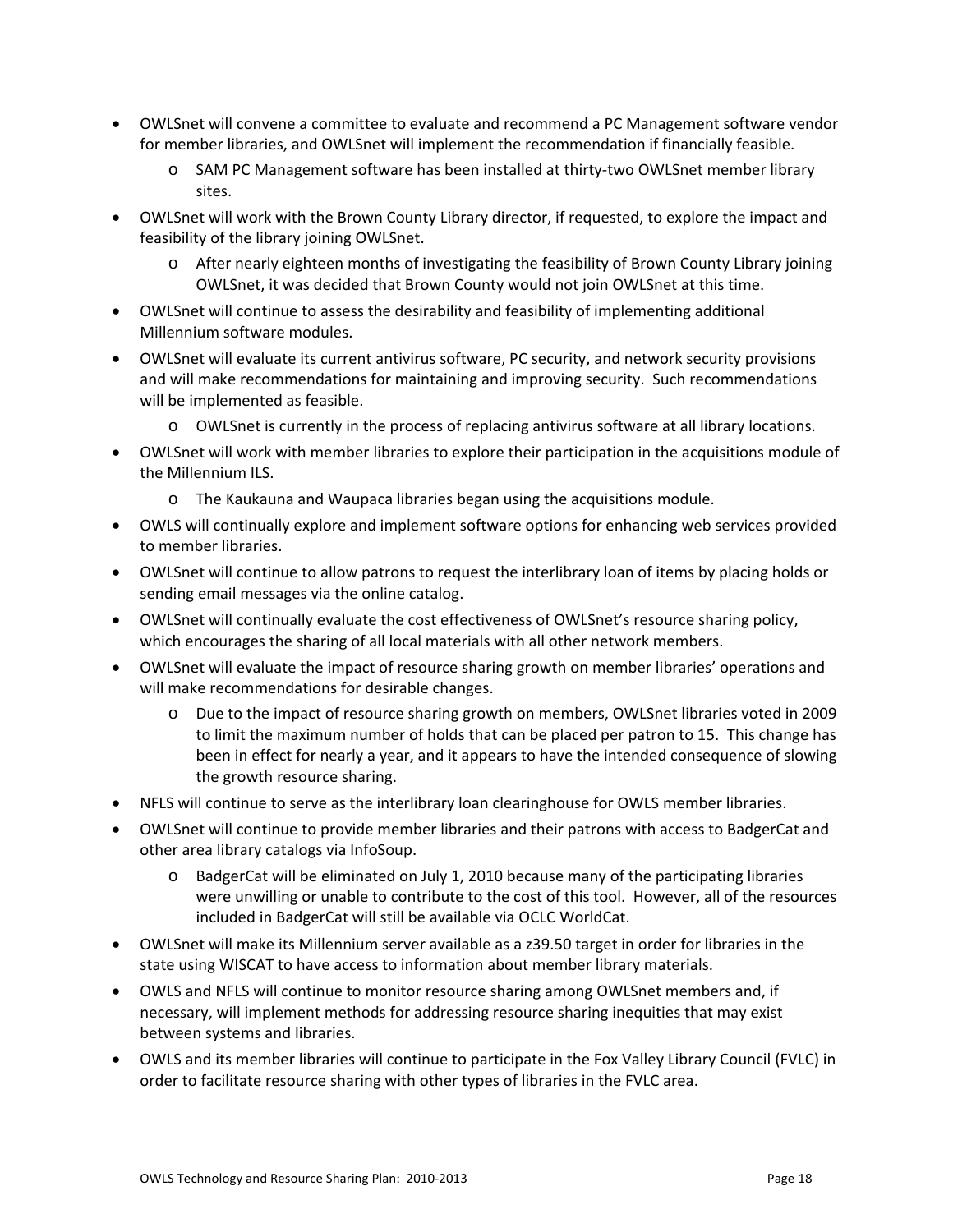- OWLS will continue to contract for appropriate five‐day‐a‐week delivery services between member libraries, the OWLS and NFLS offices, and other libraries throughout the state.
- OWLSnet will continue to provide group and individual training to staff of member libraries in the effective use of Millennium software and related management reports.
- OWLSnet will continue to provide assistance to staff of member libraries in troubleshooting problems with the use of OWLSnet services.
- OWLS will continue to provide information on the web about using technology‐based services effectively.
- OWLS will evaluate the effectiveness of using OPAL and Go To Meeting for providing online programs, training, collaboration, and support to member libraries.
	- o OWLS and other library systems in Wisconsin are using Go To Webinar as the online meeting and training software of choice.
- OWLS will collaborate with South Central Library System and Winnefox Library System to provide an online, self‐discovery program that encourages the exploration of Web 2.0 tools and new technologies (i.e., Project Play).
- OWLS will continue to provide individual training or consultation to staff of member libraries in the effective use of electronic information resources, computers, software, and other new technologies.
- OWLSnet, upon request, will assist OWLSnet member libraries with the initial set‐up of new websites.
	- o Prior to 2009 OWLSnet hosted websites for both OWLS and NFLS member libraries. However, a decision was made in 2009 to discontinue website hosting as an OWLSnet service, and both systems are now responsible for arranging hosting for their own member libraries.
	- o NFLS is using a remote host for its member libraries, and OWLS is currently exploring remote hosting.
- OWLS will assist OWLS libraries with the development and maintenance of local library websites, including locally created web‐accessible databases.
- OWLS, upon request, will assist member libraries with local library technology plans and policies.
- OWLS will encourage and support participation by its staff in activities to help them keep abreast of technological developments relevant to OWLS and OWLSnet services.

While the vast majority of objectives included in the 2007 – 2010 Plan were achieved, a few of the objectives were not achieved. What follows is a list of unmet objectives and comments about them.

## Unmet Objectives

- OWLSnet will develop and implement a program for orienting library directors on the responsibilities of OWLSnet membership, the structure and governance of OWLSnet, and the nature and meaning of consensus decision‐making.
	- o While this is still considered to be a needed and worthwhile objective, a formal orientation program has not yet been developed. With all of the other projects taking place within OWLSnet and the busyness of staff, this projected has never made it to the top of the project list. Fortunately, there has been little turnover in member library directors.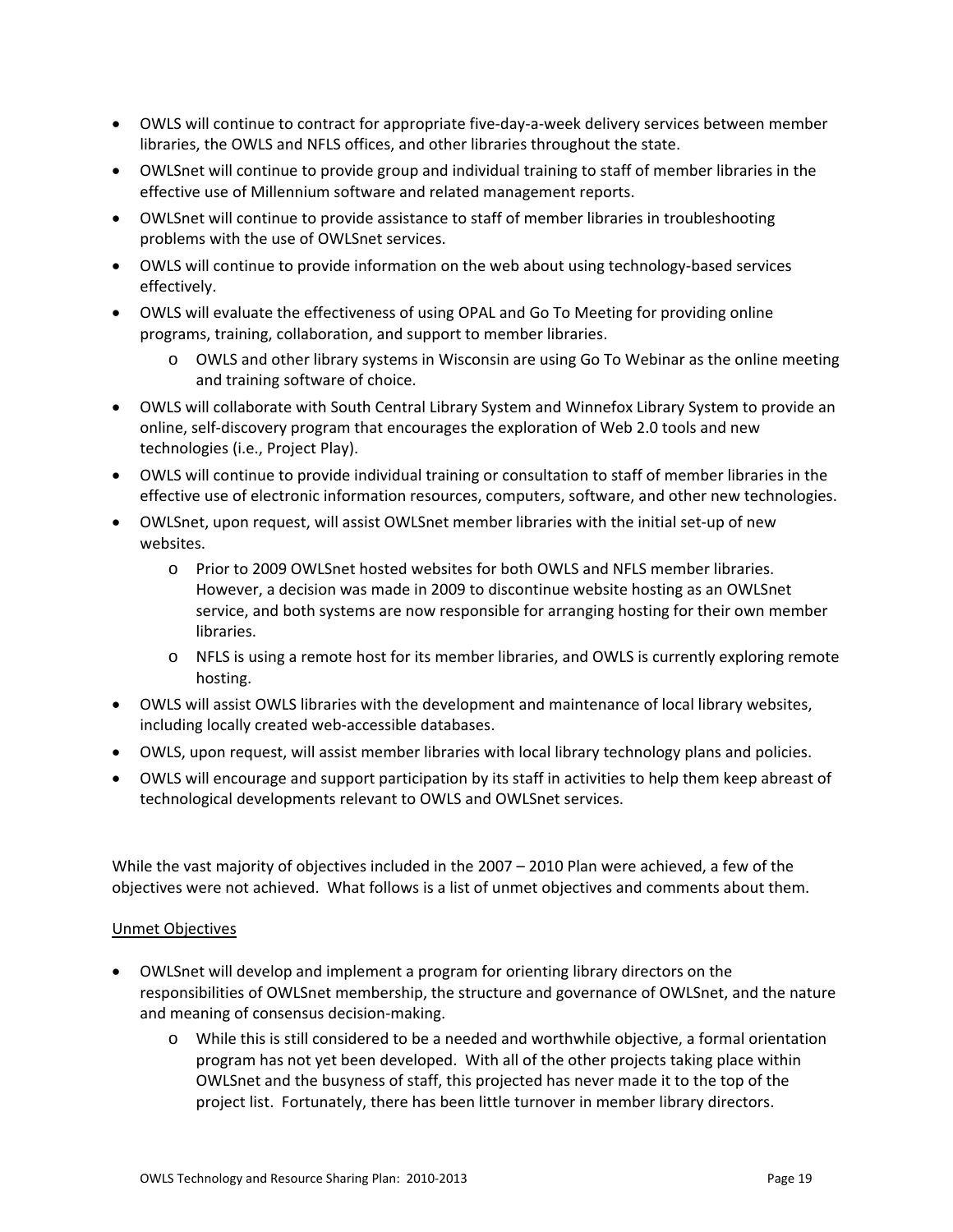- OWLSnet will investigate the feasibility of establishing a Policy Committee that would adjudicate disputes between libraries over whether a particular practice conforms to OWLSnet policies and procedures.
	- o While this idea has been mentioned briefly at Administrative Advisory Committee meetings, a formal proposal has never been developed and presented to the group. Furthermore, it's not clear how to assess the feasibility of establishing a Policy Committee prior to actually establishing one. Because this could be a potentially contentious issue, it's likely that no action on this objective will be taken until OWLSnet engages in another planning process to determine if this is still of interest to the membership.
- OWLSnet will develop and implement a schedule for replacing servers, computer room network equipment (i.e., firewalls, routers, switches), uninterruptible power supplies, and backup units.
	- o Central site equipment and remote library network equipment have always been replaced with regularity and kept up-to-date. Several servers have been replaced since this objective was written. While equipment replacement has been a priority, changing priorities and technologies have made it difficult to develop a multi‐year plan for replacements.
- OWLSnet will appoint a planning committee to evaluate the current plan and develop a new plan.
	- o This was originally scheduled for 2009 but won't occur until the second half of 2010.
- The OWLSnet planning committee will present a new plan for consideration, modification, and adoption by the Administrative Advisory Committee.
	- o This is now scheduled to occur in 2011.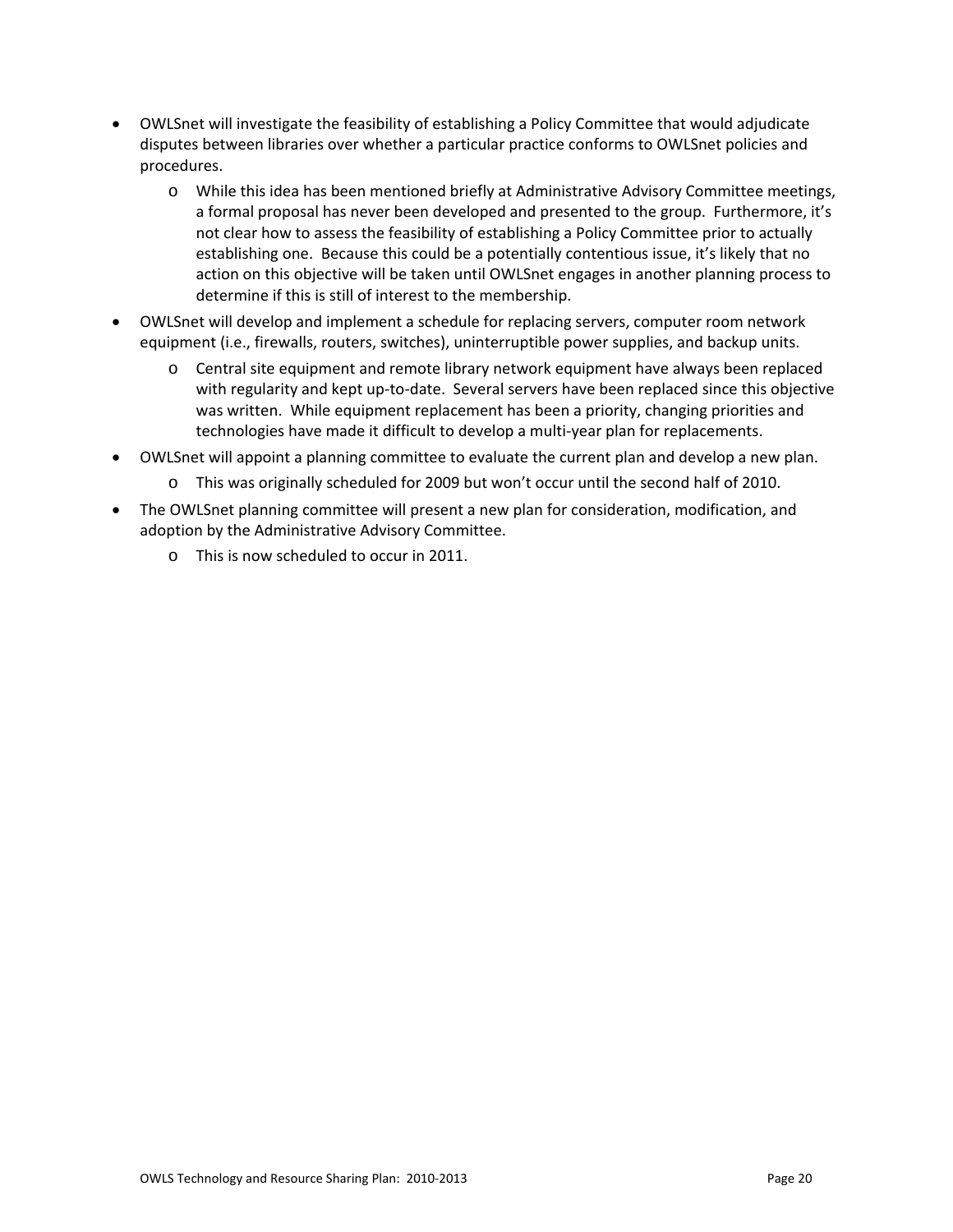# **Appendix B Member Library Support and Services**

Based on Data from the 2008 Wisconsin Public Library Service Record

|                    |                   |                  | <b>Municipal</b> | MCMDCL LIDIUI y JUPPOLI UNU EXPENDITUITO | <b>Total</b>  | <b>Total</b>        | <b>Operating</b>    |
|--------------------|-------------------|------------------|------------------|------------------------------------------|---------------|---------------------|---------------------|
|                    | 2008              | <b>Municipal</b> | <b>Support</b>   | <b>Total</b>                             | <b>Income</b> | <b>Operating</b>    | <b>Expenditures</b> |
| <b>Library</b>     | <b>Population</b> | <b>Support</b>   | per Capita       | <b>Income</b>                            | per Capita    | <b>Expenditures</b> | per Capita          |
| Appleton           | 72,297            | \$3,474,091      | \$48.05          | \$4,369,792                              | \$60.44]      | \$4,381,485         | \$60.60             |
| <b>Black Creek</b> | 1,265             | \$80,744         | \$63.83          | \$142,278                                | \$112.47      | \$125,096           | \$98.89             |
| Clintonville       | 4,641             | \$266,404        | \$57.40          | \$409,176                                | \$88.17       | \$400,322           | \$86.26             |
| Fremont            | 725               | \$61,134         | \$84.32          | \$89,600                                 | \$123.59      | \$89,600            | \$123.59            |
| Hortonville        | 2,723             | \$67,073         | \$24.63          | \$116,338                                | \$42.72       | \$113,290           | \$41.60             |
| Iola               | 1,352             | \$118,252        | \$87.46          | \$188,987                                | \$139.78      | \$171,399           | \$126.77            |
| Kaukauna           | 14,925            | \$580,599        | \$38.90          | \$688,726                                | \$46.15       | \$687,347           | \$46.05             |
| Kim.-L.C.          | 17,486            | \$528,943        | \$30.25          | \$711,183                                | \$40.67       | \$716,032           | \$40.95             |
| Manawa             | 1,313             | \$81,797         | \$62.30          | \$162,909                                | \$124.07      | \$152,872           | \$116.43            |
| Marion             | 1,241             | \$107,189        | \$86.37          | \$140,805                                | \$113.46      | \$136,393           | \$109.91            |
| New London         | 7,204             | \$279,928        | \$38.86          | \$406,958                                | \$56.49       | \$406,958           | \$56.49             |
| Scandinavia        | 374               | \$15,155         | \$40.52          | \$33,866                                 | \$90.55       | \$31,607            | \$84.51             |
| Seymour            | 3,463             | \$113,442        | \$32.76          | \$183,529                                | \$53.00       | \$183,842           | \$53.09             |
| Shiocton           | 955               | \$31,566         | \$33.05          | \$55,805                                 | \$58.43       | \$54,516            | \$57.08             |
| Waupaca            | 6,028             | \$483,726        | \$80.25          | \$804,300                                | \$133.43      | \$791,857           | \$131.36            |
| Weyauwega          | 1,885             | \$100,582        | \$53.36          | \$132,501                                | \$70.29       | \$132,500           | \$70.29             |

# **Member Library Support and Expenditures**

# **Member Library Circulation and Visits**

|                    |                   |                    |                    | Non-               | Non-            |                |                   |
|--------------------|-------------------|--------------------|--------------------|--------------------|-----------------|----------------|-------------------|
|                    | 2008              | <b>Total</b>       | <b>Circulation</b> | <b>Resident</b>    | <b>Resident</b> | <b>Library</b> | <b>Visits</b>     |
| <b>Library</b>     | <b>Population</b> | <b>Circulation</b> | <b>Per Capita</b>  | <b>Circulation</b> | <b>Circ %</b>   | <b>Visits</b>  | <b>Per Capita</b> |
| Appleton           | 72,297            | 1,485,494          | 20.5               | 569,827            | 38.4%           | 554,125        | 7.7               |
| <b>Black Creek</b> | 1,265             | 50,837             | 40.2               | 31,468             | 61.9%           | 8,994          | 7.1               |
| Clintonville       | 4,641             | 135,590            | 29.2               | 71,301             | 52.6%           | 99,092         | 21.4              |
| Fremont            | 725               | 47,254             | 65.2               | 30,742             | 65.1%           | 13,200         | 18.2              |
| Hortonville        | 2,723             | 81,809             | 30.0               | 54,619             | 66.8%           | 34,680         | 12.7              |
| Iola               | 1,352             | 62,878             | 46.5               | 35,387             | 56.3%           | 50,891         | 37.6              |
| Kaukauna           | 14,925            | 224,071            | 15.0               | 84,236             | 37.6%           | 145,851        | 9.8               |
| Kim.-L.C.          | 17,486            | 301,443            | 17.2               | 158,132            | 52.5%           | 131,424        | 7.5               |
| Manawa             | 1,313             | 55,371             | 42.2               | 34,911             | 63.0%           | 35,263         | 26.9              |
| Marion             | 1,241             | 38,411             | 31.0               | 17,409             | 45.3%           | 24,100         | 19.4              |
| New London         | 7,204             | 143,935            | 20.0               | 79,435             | 55.2%           | 91,383         | 12.7              |
| Scandinavia        | 374               | 13,366             | 35.7               | 9,305              | 69.6%           | 6,568          | 17.6              |
| Seymour            | 3,463             | 86,183             | 24.9               | 45,227             | 52.5%           | 57,920         | 16.7              |
| Shiocton           | 955               | 18,501             | 19.4               | 12,041             | 65.1%           | 13,104         | 13.7              |
| Waupaca            | 6,028             | 300,424            | 49.8               | 193,304            | 64.3%           | 189,799        | 31.5              |
| Weyauwega          | 1,885             | 39,765             | 21.1               | 18,488             | 46.5%           | 32,093         | 17.0              |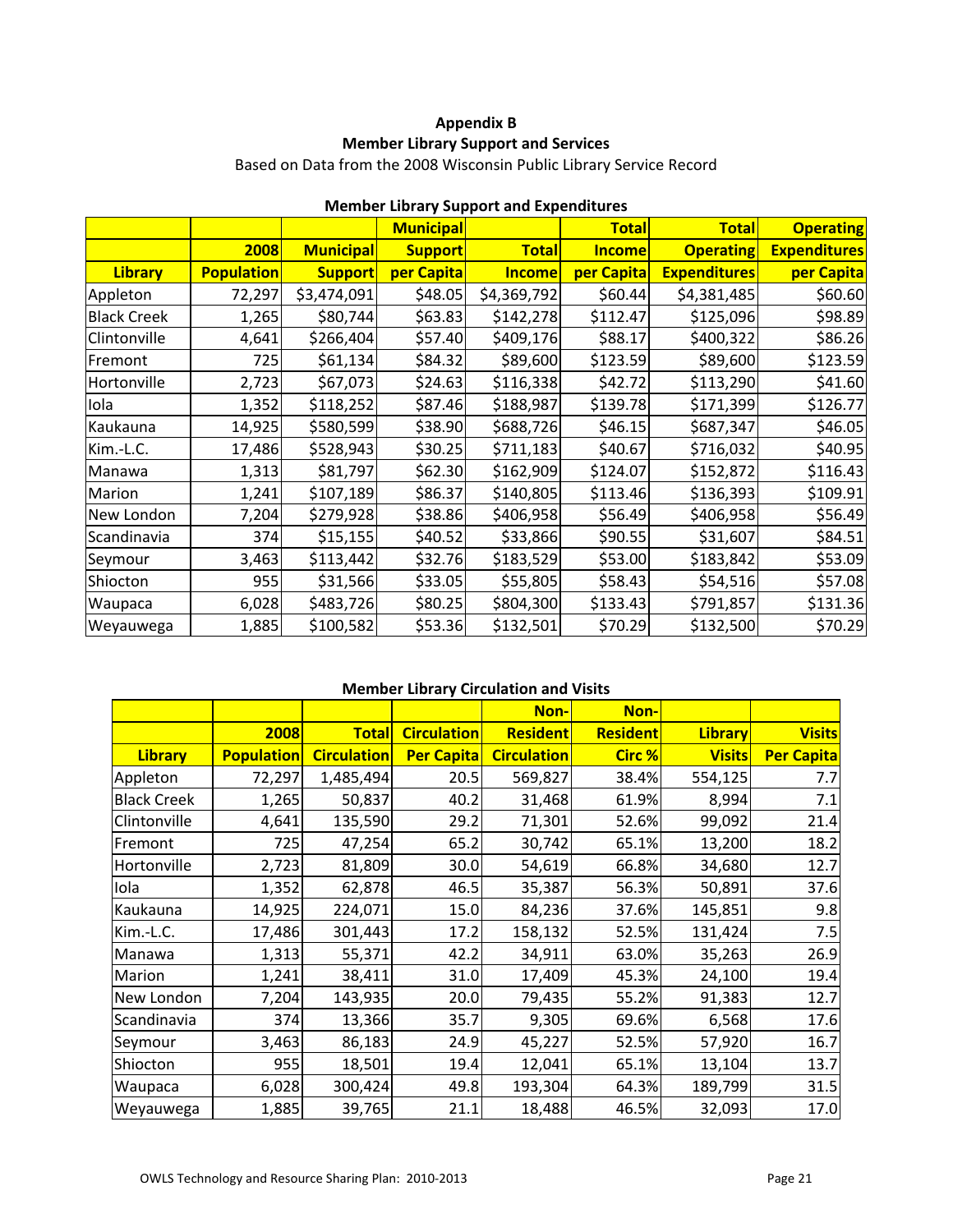|                    |        |                              |                           |                  | <b>ILL</b>    |                  | <b>ILL</b>      |
|--------------------|--------|------------------------------|---------------------------|------------------|---------------|------------------|-----------------|
|                    | 2008   |                              | <b>Program Attendance</b> | <b>ILL Items</b> | <b>Loaned</b> | <b>ILL Items</b> | <b>Borrowed</b> |
| <b>Library</b>     |        | <b>Population Attendance</b> | per Capita                | <b>Loaned</b>    | per Capita    | <b>Borrowed</b>  | per Capita      |
| Appleton           | 72,297 | 32,624                       | 0.5                       | 163,107          | 2.3           | 113,572          | 1.6             |
| <b>Black Creek</b> | 1,265  | 693                          | 0.5                       | 13,375           | 10.6          | 12,513           | 9.9             |
| Clintonville       | 4,641  | 7,235                        | 1.6                       | 24,927           | 5.4           | 25,590           | 5.5             |
| Fremont            | 725    | 2,470                        | 3.4                       | 15,693           | 21.6          | 11,813           | 16.3            |
| Hortonville        | 2,723  | 3,837                        | 1.4                       | 9,833            | 3.6           | 22,436           | 8.2             |
| Iola               | 1,352  | 821                          | 0.6                       | 16,295           | 12.1          | 15,959           | 11.8            |
| Kaukauna           | 14,925 | 8,274                        | 0.6                       | 35,986           | 2.4           | 43,128           | 2.9             |
| Kim.-L.C.          | 17,486 | 5,787                        | 0.3                       | 45,906           | 2.6           | 55,586           | 3.2             |
| Manawa             | 1,313  | 2,283                        | 1.7                       | 11,882           | 9.0           | 12,871           | 9.8             |
| Marion             | 1,241  | 1,151                        | 0.9                       | 14,199           | 11.4          | 9,377            | 7.6             |
| New London         | 7,204  | 6,009                        | 0.8                       | 24,769           | 3.4           | 29,169           | 4.0             |
| Scandinavia        | 374    | 657                          | 1.8                       | 5,579            | 14.9          | 4,596            | 12.3            |
| Seymour            | 3,463  | 4,111                        | 1.2                       | 18,744           | 5.4           | 17,572           | 5.1             |
| Shiocton           | 955    | 1,220                        | 1.3                       | 5,722            | 6.0           | 5,355            | 5.6             |
| Waupaca            | 6,028  | 20,729                       | 3.4                       | 52,125           | 8.6           | 47,685           | 7.9             |
| Weyauwega          | 1,885  | 1,430                        | 0.8                       | 11,326           | 6.0           | 9,104            | 4.8             |

# **Member Library Program Attendance and InterLibrary Loan**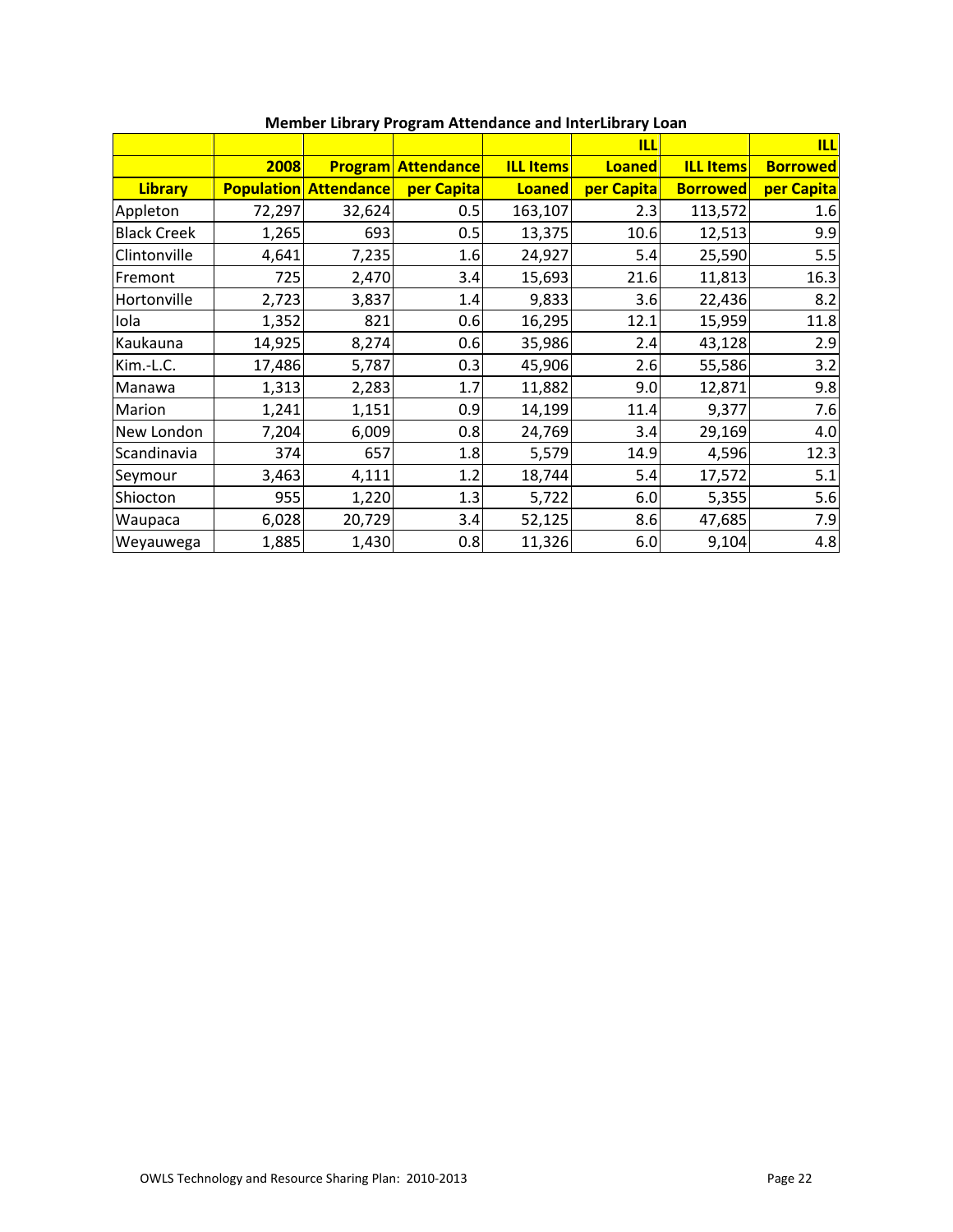## **Appendix C Assessment of Current Technology‐Related Services**

The following services are provided to all OWLSnet member libraries, except as noted.

- Wide area network (WAN) equipment, data circuits, and management
- Local area network (LAN) infrastructure for file and printer sharing<sup>1</sup>
- Innovative Interfaces Millennium Integrated Library System
	- Circulation control Central bibliographic database Central patron database Management and statistical reports Overdue and reserve notices via paper and email Online public access catalog (InfoSoup) InfoSoup To Go for mobile devices Resource sharing Z39.50 target Acquisitions control<sup>2</sup> Onsite staff training E-Commerce module for online fine payment<sup>3</sup>
- OWLSnet library card program
- New materials database
- Internet access for staff and public
- SAM workstation management software<sup>4</sup>
- Wireless Internet access for staff and public
- $\bullet$  Email accounts for library staff<sup>5</sup>
- Antivirus software and network security provisions
- OCLC WorldCat
- Assistance with digitization projects using CONTENTdm software to add digital collections to InfoSoup Memory
- Summer Library Program websites and book review blogs

 $\overline{a}$ 

<sup>1</sup> Appleton maintains its own local area network.

<sup>2</sup> Only Appleton, New London, Door County, Waupaca, and Kaukauna currently use the acquisitions module.

<sup>3</sup> Anticipated to begin in July 2010.

<sup>4</sup> APL uses Envisionware software, and Kaukauna uses Discover Stations. Several libraries have elected not to implement SAM software.

<sup>5</sup> Appleton operates its own email server.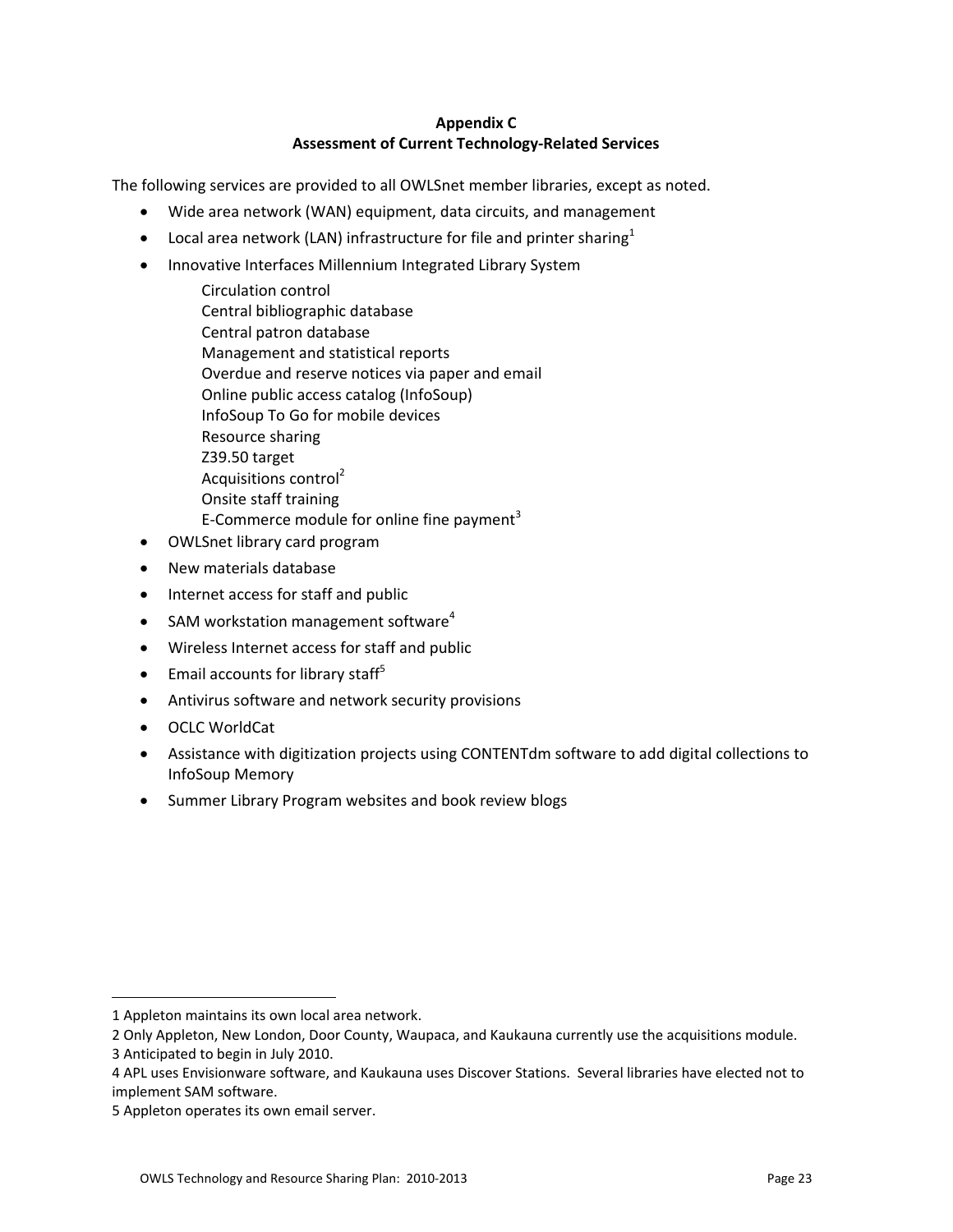### **OWLSnet Services (continued)**

- Staff and patron access to subscription electronic resources
	- Ancestry Library Edition Biography Resource Center Learning Express Library Literature Resource Center Mango Languages Optimal Resume Overdrive Tumblebooks
- Technical support, training, and troubleshooting

#### **OWLS Services**

OWLS provides the following services to all OWLS member libraries.

- Assistance in developing local web‐accessible information resources
- Assistance with equipment purchases
- Computer lab training in the effective use of electronic resources, software, and the Internet
- Customized individual or onsite training in the effective use of electronic resources, computer software, and the Internet
- Development and submission of technology grants and proposals to enhance member libraries services
- Online continuing education and technology training opportunities for library staff
- Online training, troubleshooting, and support via Go To Meeting and LogMeIn
- PC maintenance and troubleshooting
- Systemwide technology planning
- Technology planning and consulting services
- Website development and hosting services
- Website development and maintenance training
- Website of professional information $1$

 $\overline{a}$ 

<sup>1</sup> http://www.owlsweb.info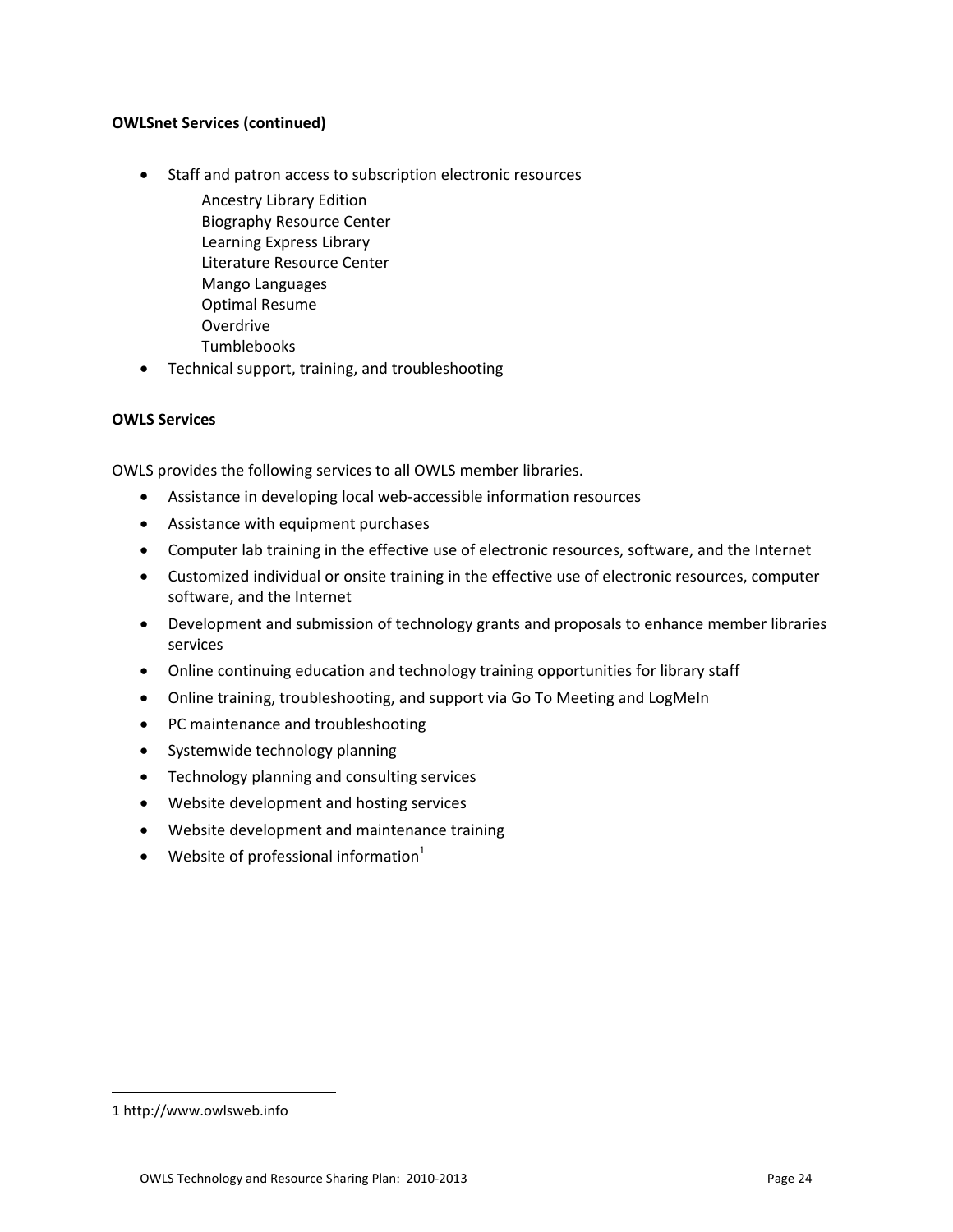## **Appendix D Local Library Technology Environment**

## **Objectives Achieved by OWLS Libraries**

Many of the telecommunications and information technology objectives established in previous plans have been met in OWLS member libraries. Because of this, member libraries are remarkably similar in the types of technology used in each of the libraries. All OWLS member libraries are currently meeting the following technology objectives.

- Connect to OWLSnet via the BadgerNet converged network.
- Implement a local area network.
- Participate in and support OWLSnet, the shared automation network operated and administered by the Outagamie Waupaca Library System.
- Use Innovative Interfaces Millennium ILS and InfoSoup.
- Maintain hardware to enable efficient and effective participation in OWLSnet.
- Provide Internet access to patrons and staff.
- Provide wireless Internet access to patrons and staff.
- Provide access to BadgerLink periodical and newspaper resources.
- Provide access to electronic resources available through OWLSnet.
- Support staff attendance at technology training sessions, and/or offer library sponsored in‐ house training conducted by OWLS staff members.
- Director or designated staff members attend scheduled meetings of the OWLSnet Automation Advisory Committee.
- Work with OWLS to seek appropriate grants and discounts available to libraries.
- Participate in OWLSnet and statewide resource sharing activities.
- Maintain local library website. $1$
- Provide access to word processing software or Microsoft Office on public access computers.
- Seek an equipment budget adequate to support timely maintenance and replacement of existing equipment and purchase new equipment as needed for library services.

During the period covered by this plan (i.e., July 2010 through June 2013), all OWLS libraries plan to continue meeting these objectives.

## **Member Library Technology Activities**

This section contains specific information regarding the technology environment of each OWLS member library. Included are descriptions of local library programs, services, activities, or achievements that are not applicable to all OWLS member libraries. Also included are specific individual library technology goals.

 $\overline{a}$ 

 $1$  Shiocton is the exception.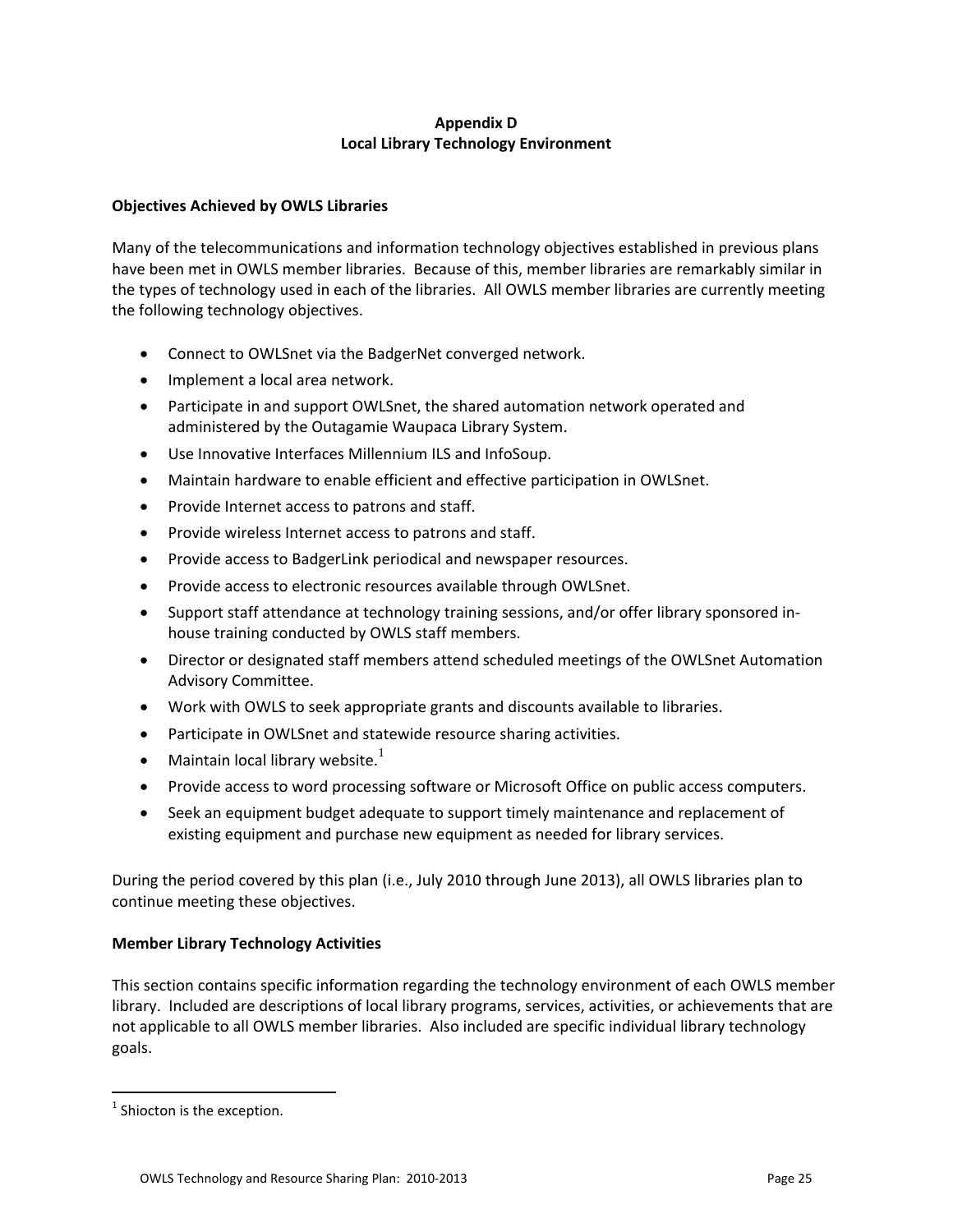### Appleton Public Library

Maintains own local area network, email server, and web servers Provides public access to the Internet from 54 workstations throughout the building Provides web hosting to several local and state library organizations Provides web hosting and support for community and local history organizations: Fox Cities Online: http://www.focol.org Fox Valley Memory: http://www.foxvalleymemory.org Offers formal library user education sessions and Internet introduction sessions Provides a 10‐seat computer lab for patron use and for staff and patron training Provides reference assistance via email and text message Develops and maintains online databases, including an index to the local newspaper, an obituary index, a song index, and an index of historical photographs Subscribes to databases for specialized uses such as local historic newspaper look‐up, business information and antique valuation Participates in Wisconsin History Online Offers web pages for special user groups including Spanish and Hmong language pages and a mobile‐ friendly page Creates videos of special events and book reviews Maintains active Facebook page with more than 1,000 fans

Offers gaming programs for teens

Implementing RFID starting summer 2010

Secured grant for a hearing loop to be installed in the meeting rooms in 2010

Appleton Public Library goals are outlined in their own technology plan, which can be viewed at http://www.apl.org/policies/TechPlan07.pdf

Black Creek Village Library

Replaced 4 computers (2 this year, 2 last year)

Launched a Facebook page

Offering computer basics class for patrons

Specific goals include:

- Launch a new Drupal‐based web site
- Replace 1 computer per year
- Train staff on databases and OverDrive

Clintonville Public Library

Replaced computers according to replacement schedule Added self‐checkout station Launched a Facebook page Acquired new microform system with scanner Specific goals include:

- Acquire new label printer for printing spine labels from Millennium
- Launch a new Drupal‐based web site
- Train staff on the new microform system
- Upload collections to InfoSoup Memory Project (CONTENTdm)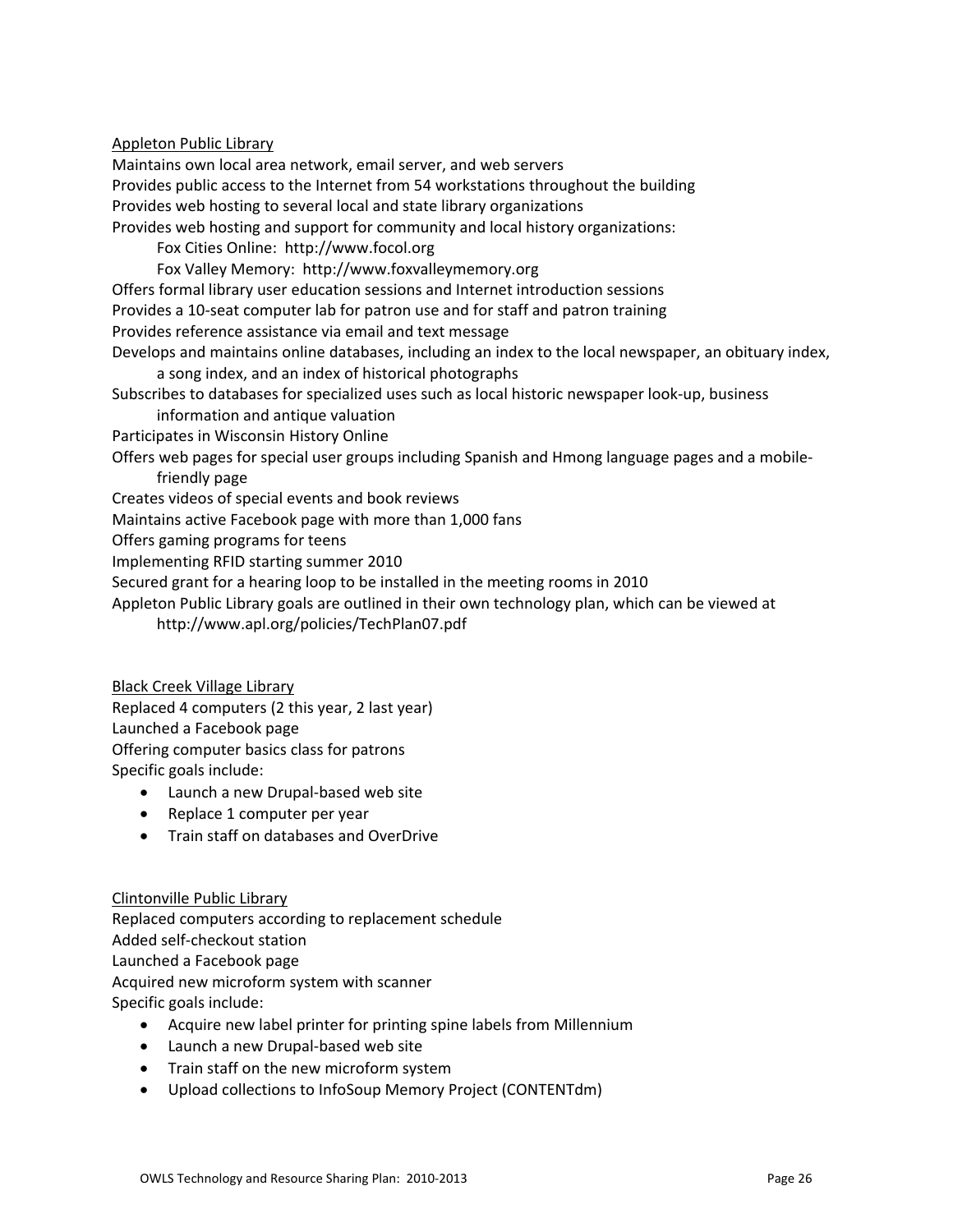## (Fremont) Neuschafer Community Library

Launched a new Drupal‐based library web site and a Facebook page Replaced 2 computers

Specific goals include:

- Add 1 more public access computer (that is all space will allow)
- Replace 2 more computers in the next 2 years
- Adopt any new technologies or practices recommended by OWLS

#### Hortonville Public Library

Launched a new Drupal‐based library web site Specific goals include:

- Replace and/or upgrade the catalog computers
- Add more public computers (this goal hindered by space issues)
- Launch a Facebook page for the library
- Technology literacy training for staff

#### Iola Village Library

Provides handicapped accessible work station Launched a new Drupal‐based library web site Specific goals include:

- Add additional public computers if possible
- Continue computer replacement plan

## Kaukauna Public Library

Provides an index to the local newspaper online

Provides online access to a digitized collection of historical postcards & local history texts Provides "Discover Station" time management and reservation system for public Internet computers Launched a Facebook page

Specific goals include:

- Continue local history digitization projects
- More staff training on using technology
- Streamline process of backing up computers
- Launch a new Drupal‐based library web site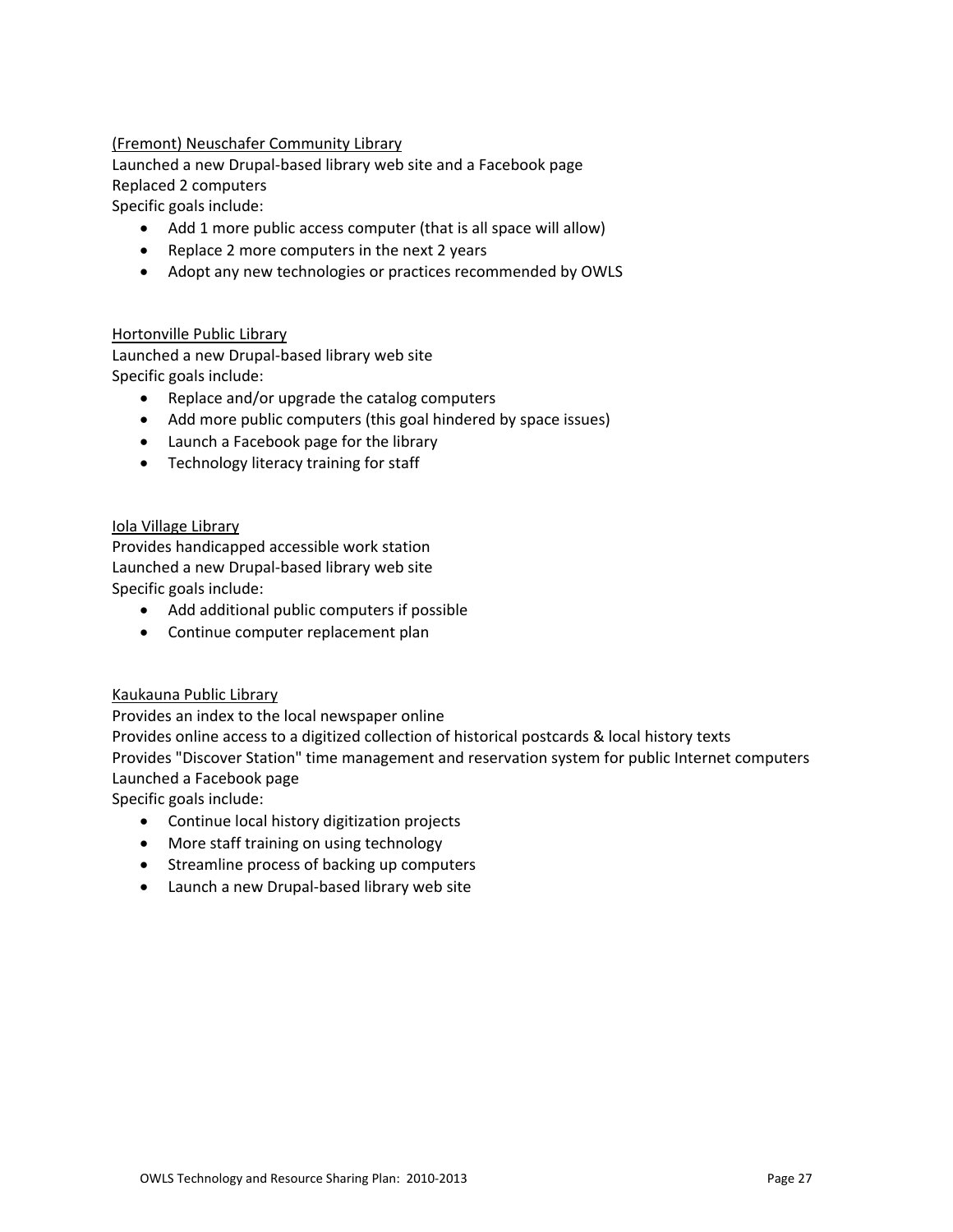## Kimberly‐Little Chute Public Library

Implemented use of social networks to communicate with public: Facebook, flickr, YouTube, Gabcast Specific goals include:

- Re‐establish a computer replacement & software upgrade cycle for staff and public computers, including accessories (e.g. barcode, spine label & receipt printers) and begin its implementation
- Increase access to InfoSoup and the Internet by adding catalog workstations and public access computers, as well as in‐library extended use laptops for patron use
- Purchase training equipment (e.g. LCD projector, wall-mounted screens or TVs) to replace outdated technology that can no longer be sustained
- Explore new technologies that would enhance service to the public for example, as more and more content is downloadable via computers rather than purchased on physical media, it may be helpful to patrons to have download workstations available at the library where they can purchase and download information, music, movies, etc. to portable devices
- Launch a new Drupal‐based library web site

## (Manawa) Sturm Memorial Library

Added an additional public access computer and maintained replacement schedule Launched a new Drupal‐based library web site and a Facebook page Added a network label printer that improved workflow Launched a public‐facing Director's blog Proctor online exams for patrons

Specific goals include:

- Drupal training for director and staff. Director would like to become more proficient in web-site design.
- Provide training for staff and patrons on OverDrive
- Replace 1-2 computers per year starting with the online catalog station and one of the public computers
- Upload local history collection to InfoSoup Memory Project; acquire new scanner and photo editing software
- Acquire digital microfilm machine

## Marion Public Library

Acquired 6 new computers (2 each year) and 3 laptops Launched a new Drupal‐based library web site and a Facebook page Specific goals include:

- Add another public workstation (currently have 4), possibly an express email station
- Technology literacy training for staff; improve staff proficiency with Microsoft Publisher to create marketing materials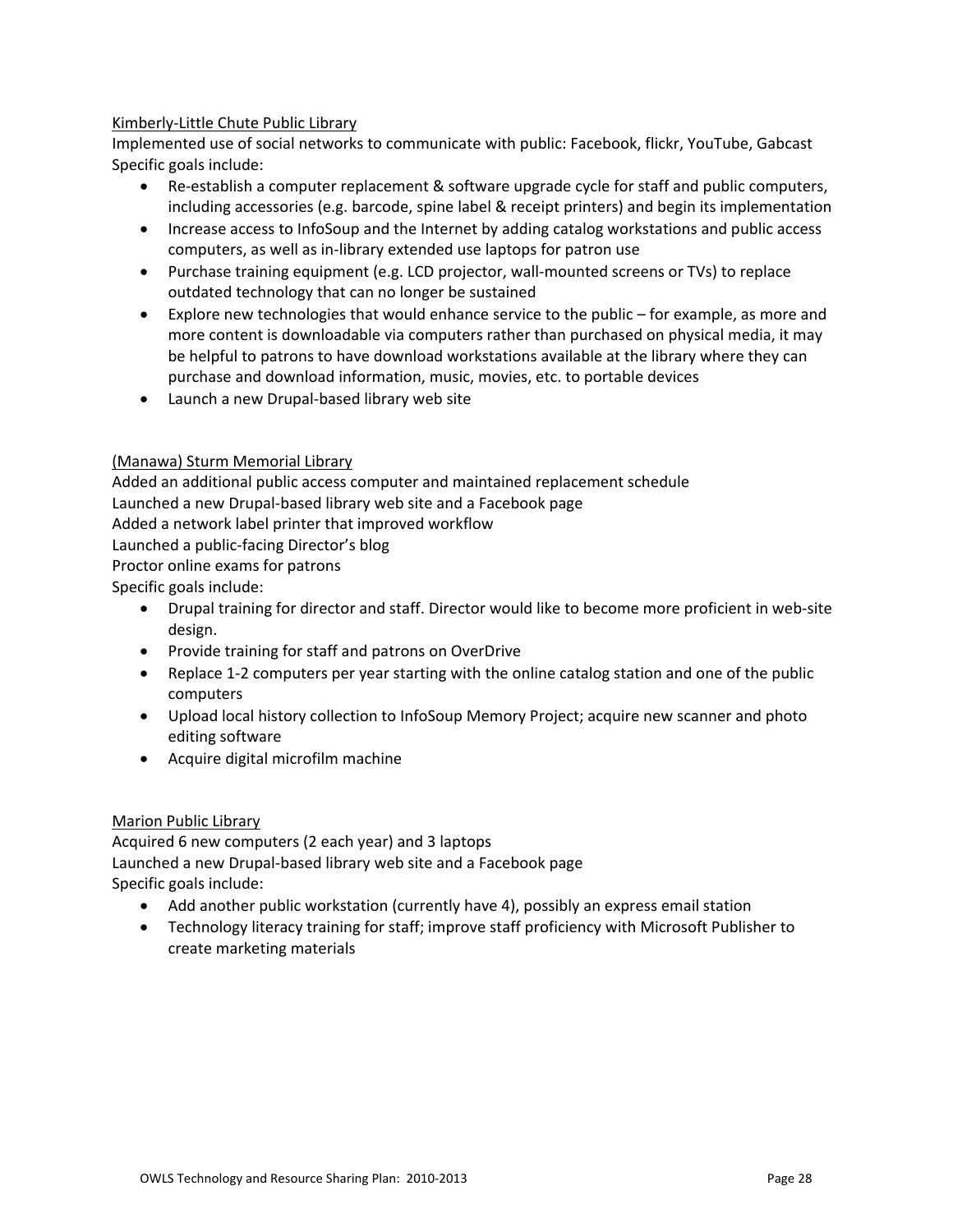## New London Public Library

Launched a new Drupal‐based library web site and a Facebook page Added another public access computer Acquired Rosetta Stone software through an LSTA grant Eight public Internet computers are connected via the New London Area School District network

Email digital images of obituaries to patrons using a computer connected to Microfilm Reader Specific goals include:

- Begin offering public technology training classes
- Replace 2 computers per year
- Investigate the possibility of partnering with the local history museum to make some of their collections available through the InfoSoup Memory Project (CONTENTdm)

#### Scandinavia Public Library

Launched a new Drupal Website and a Facebook page Arranged for ILS training for staff Purchased larger monitors for computers Specific goals include:

- Maintain computer replacement plan
- Investigate cost/availability of MP3 players designed for accessibility to promote downloadable audio books service
- Pursue grant funding for a projector and laptop to use in programming

## (Seymour) Muehl Public Library

Acquired centralized color photocopier/printer/scanner/fax for patron use Offer computer classes for patrons, run by students from the alternative high school Offer 1 on 1 computer training by volunteers in the summer Dedicated Accelerated Reader work station

Launched a new Drupal‐based library web site, Facebook page, and flickr account Specific goals include:

- Early Literacy Station (from AWE)
- Research switching to laptops instead of desktops for patron use
- Purchase a digital video camera
- Purchase a small compact LCD projector
- Early Literacy Station computer with a flat screen

## Shiocton

Specific goals include:

- Offer wireless laptops for patrons to use at the library
- Launch a new Drupal‐based library web site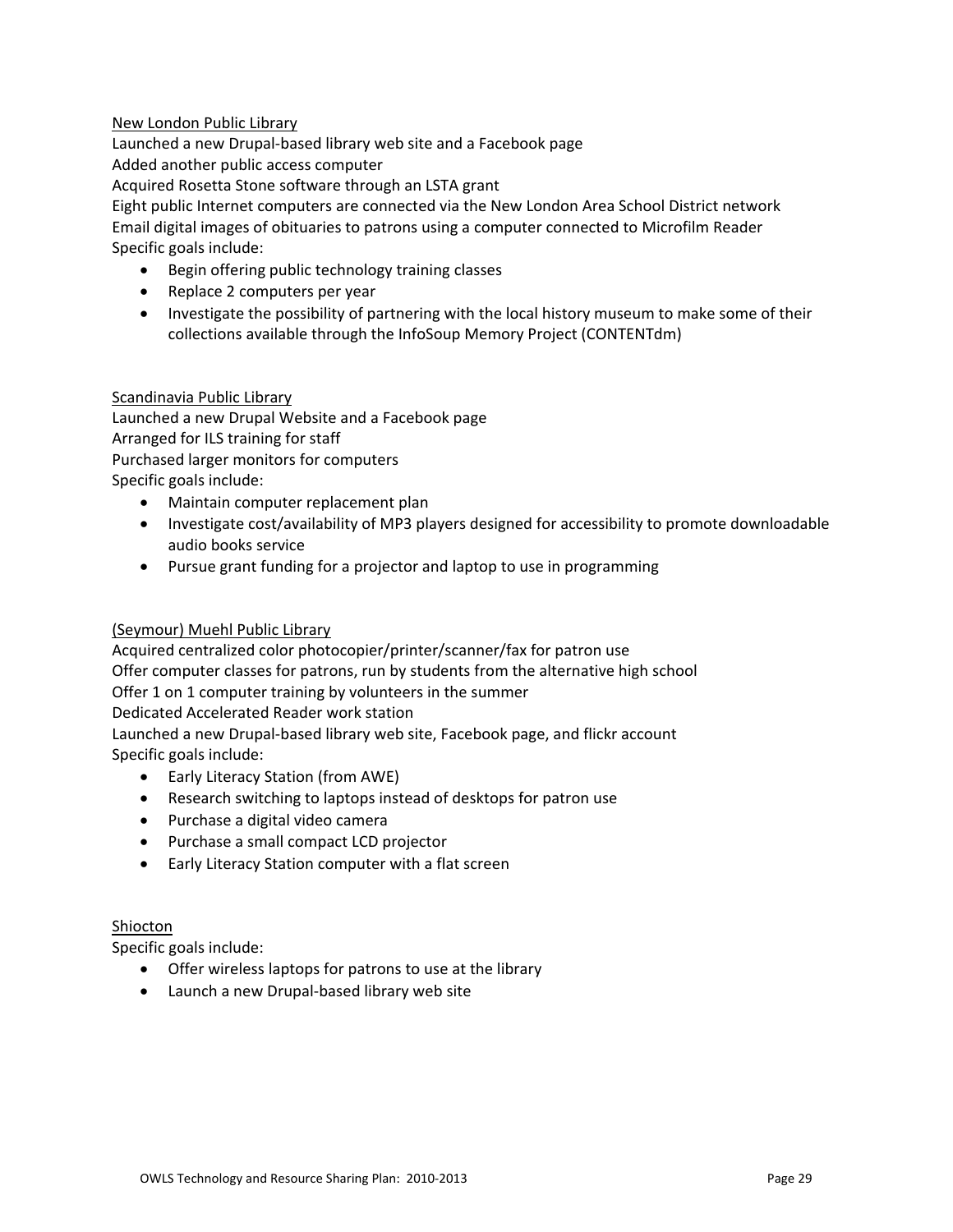## Waupaca Area Public Library

Provides a digital microfilm reader Uses social networking: Facebook, Blogger Hearing loop to be installed in meeting room in 2010 a result of LSTA grant Specific goals include:

- Provide and promote computer training for patrons
- Provide more and newer computers for patron use
- Update patron and staff computers to Windows 7 operating system and Office 2010 productivity suite as resources allow
- Launch a new Drupal‐based library web site
- Continue to research self-check technology, RFID, server installation and digitization projects
- Provide continuing training for staff on new technologies
- Investigate mobile laptop computer lab for patron and staff training

Weyauwega Public Library Launched a Facebook page Replaced public workstations in 2010 Specific goals include:

• Launch a new Drupal‐based library web site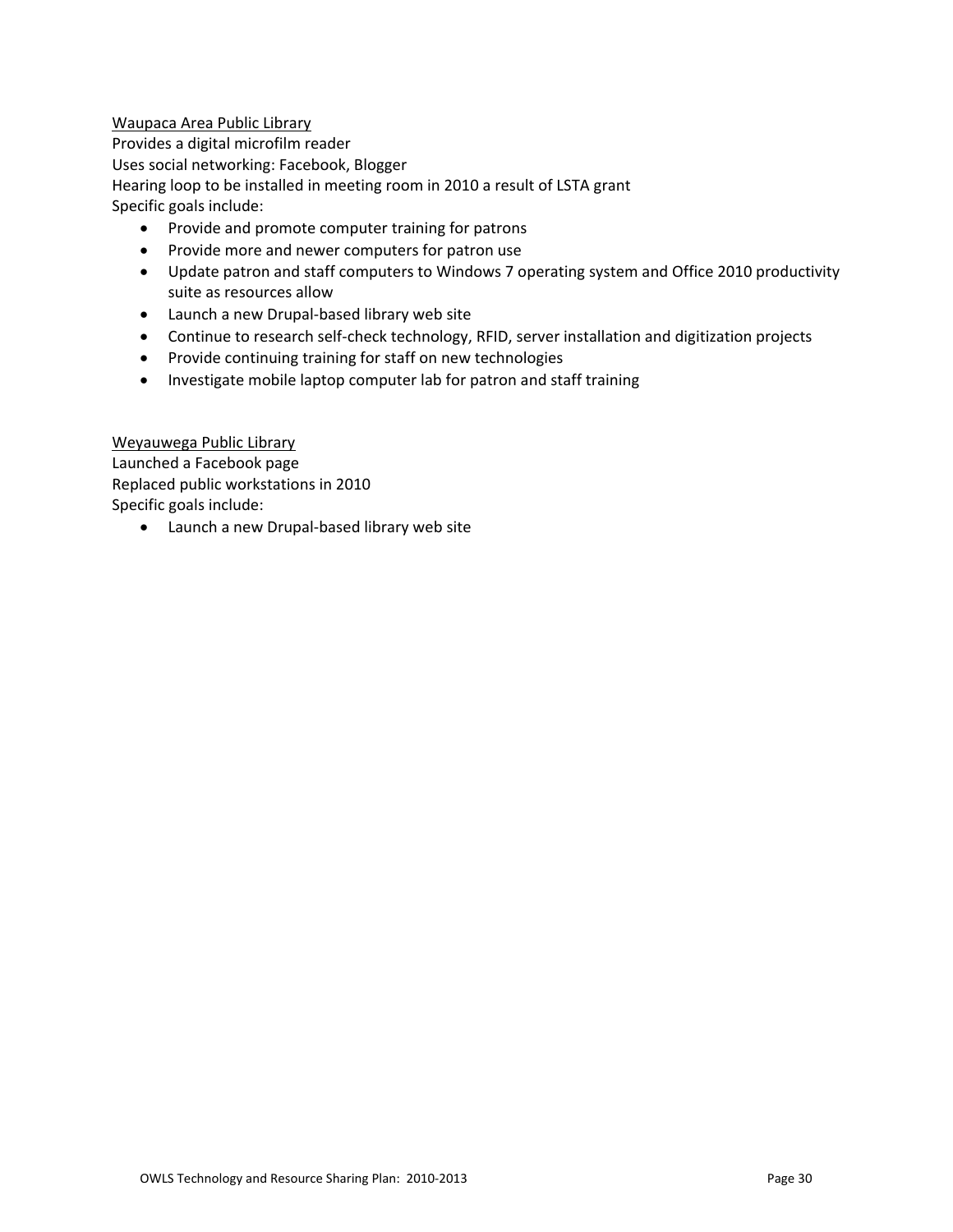#### **Appendix E List of OWLS Member Libraries**

Appleton Public Library 225 North Oneida Street Appleton, Wisconsin 54911 http://www.apl.org

Black Creek Village Library 507 South Maple Street Black Creek, Wisconsin 54106 http://www.blackcreeklibrary.org/

Clintonville Public Library 75 Hemlock Street Clintonville, Wisconsin 54929 http://www.clintonvillelibrary.org/

Neuschafer Community Library 317 Wolf River Drive, P.O. Box 498 Fremont, Wisconsin 54940‐0498 http://www.fremontpl.org

Hortonville Public Library 102 West Main Street Hortonville, Wisconsin 54944 http://www.hortonvillelibrary.org

Iola Village Library 180 South Main Street Iola, Wisconsin 54945 http://www.iolalibrary.org

Kaukauna Public Library 111 Main Avenue, P.O. Box 530 Kaukauna, Wisconsin 54130 http://www.kaukaunalibrary.org

Kimberly‐Little Chute Public Library http://www.kimlit.org/

> James J. Siebers Memorial Library 515 West Kimberly Avenue Kimberly, Wisconsin 54136

Gerard H. Van Hoof Library 625 Grand Avenue Little Chute, Wisconsin 54140

Sturm Memorial Library 130 North Bridge Street Manawa, Wisconsin 54949 http://www.manawalibrary.org/

Marion Public Library 402 North Main Street Marion, Wisconsin 54950 http://www.marionpubliclibrary.info/

New London Public Library 406 South Pearl Street New London, Wisconsin 54961 http://www.newlondonlibrary.org

Scandinavia Public Library Main Street, P.O. Box 117 Scandinavia, Wisconsin 54977 http://www.scandinavialibrary.org

Muehl Public Library 436 North Main Street Seymour, Wisconsin 54165 http://www.muehlpubliclibrary.org

Shiocton Public Library W7740 Pine Street Shiocton, Wisconsin 54170

Waupaca Area Public Library 107 South Main Street Waupaca, Wisconsin 54981 http://www.waupacalibrary.org

Weyauwega Public Library 301 South Mill, P.O. Box 6 Weyauwega, Wisconsin 54983 http://www.wegalibrary.org